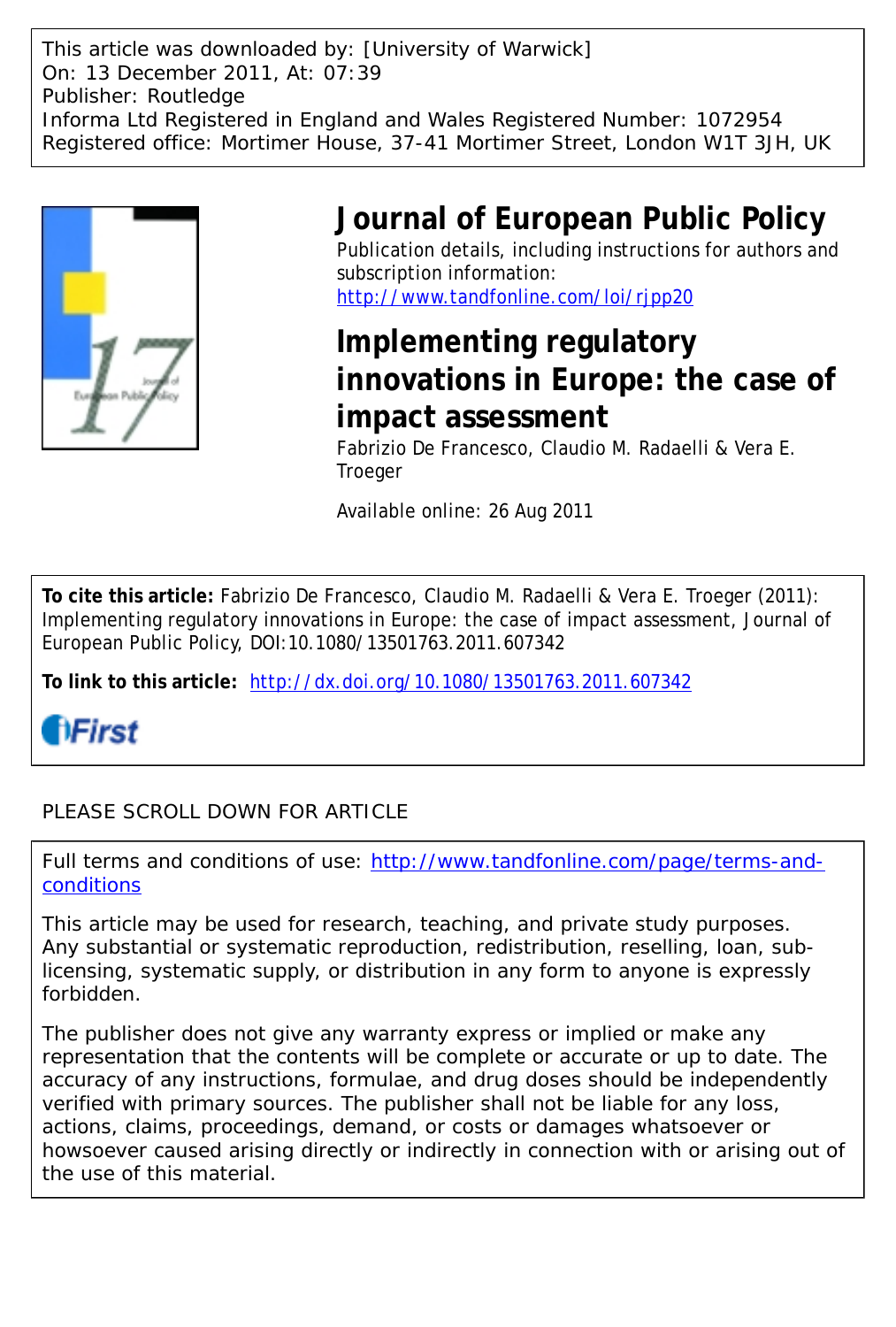# Implementing regulatory innovations in Europe: the case of impact assessment

Fabrizio De Francesco $^\dagger$ , Claudio M. Radaelli $^\dagger$ and Vera E. Troeger†

ABSTRACT Regulatory Impact Assessment (RIA) has become a major tool on the agenda of regulatory reform across Europe. Although the literature on RIA is burgeoning, the comparative analysis of implementation has been neglected. This article draws on implementation theory to formulate expectations about the political costs and benefits of different degrees of implementation. Implementation ranges from political endorsement to the creation of central units in charge of regulatory quality and the production and publication of RIA results and methods. Our findings show that economic integration, the characteristics of the political system, economic resources, bureaucratic efficiency and pressure group activities play different roles in the various stages of implementation. We discuss the policy implications of these findings in terms of priorities given to different processes of regulatory reform and the demands that innovations like RIA pose on administrative capacity and stakeholders' participation.

KEY WORDS Better regulation; European Union; governance; implementation; regulation; Regulatory Impact Assessment.

#### INTRODUCTION

Over the last decade, regulatory reform across European countries has become considerably more complex. The process through which regulations and laws are produced has undergone extensive reforms. This new reform agenda has embedded a myriad of governmental programmes, often called 'better regulation' or 'smart regulation' (European Commission, 2010), targeting 'horizontal' governance functions of the regulatory state, through consultation, policy formulation, pre-legislative scrutiny of proposals, simplification, expost evaluation of regulatory tools and institutions, access to legislation, reduction of administrative burdens and transparency (OECD, 2002). New rules have been formulated on how primary and secondary legislations should be appraised at an early stage, produced, evaluated and simplified. In a sense, this is an ambitious meta-regulatory approach (Black, 2007). Within 'better regulation' efforts, Regulatory Impact Assessment (RIA) has

> Journal of European Public Policy ISSN 1350-1763 print; 1466-4429 online @ 2011 Taylor & Francis http://www.tandfonline.com DOI: 10.1080/13501763.2011.607342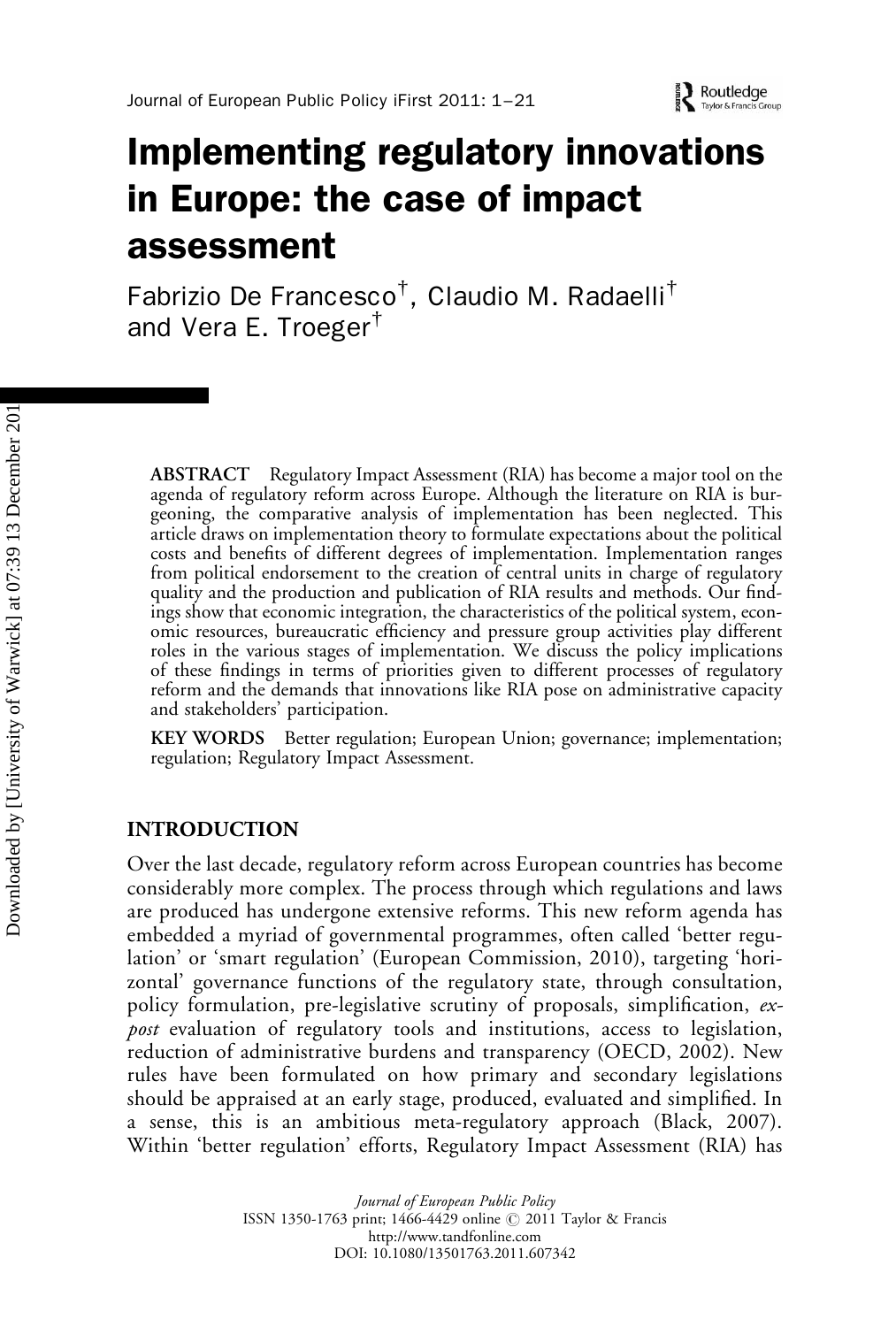#### 2 Journal of European Public Policy

become the major innovation (Renda, 2006; Turnpenny et al., 2009). RIA is an administrative obligation to follow a set of rules for the definition of policy problems, the appraisal of the *status quo*, the identification of regulatory options (including alternatives to traditional command and control regulation), consultation of stakeholders and the economic analysis of feasible options.

RIA is new to some European countries, but not all. Countries such as Germany, the Netherlands, Sweden and the UK have set the agenda for this regulatory innovation since the 1980s with some forms of compliance cost assessment, in synchrony with other extra-European Anglo-Saxon countries (De Francesco, 2006; Renda, 2006). Surveys evidence that for the majority of European Union member states the move towards RIA has accelerated in recent years (OECD, 2002; Radaelli and De Francesco, 2007).

Although there is an emerging literature on policy appraisal in Europe (Turnpenny et al., 2009), the majority of research projects have looked either at the outcomes of RIA by using scorecards or process-tracing methods (Renda, 2006) or at the conditions for adoption (De Francesco, 2008). Less is known about the politics of implementation and its variation across Europe (Radaelli, 2005; Staranova, 2010): Why do some countries implement RIA as a powerful control mechanism and others fail to do so?

The literature on policy outcomes tends to consider samples of RIAs in relation to standards of economic analysis (Harrington and Morgenstern, 2004). Performance is often measured, but rarely explained. When there is an attempt to explain, the explanatory variables usually measure the characteristics of regulatory oversight in a given country, overlooking the broader characteristics of the political, administrative and economic systems. Alternatively, the literature takes RIA as an independent variable, assessing its institutional impact without addressing the question of RIA variability across countries (Baldwin, 2005; McGarity, 1991).

We first derive hypotheses about the political costs and benefits along the continuum from political endorsement to deep implementation. We are not concerned with the patterns or probability of RIA adoption (through the enactment of a specific legislation) across time and space (De Francesco, 2008). For the purposes of this article 'adoption' is simply the early step in the implementation chain. By splitting up the implementation process into different stages, we are able to discern the different political and economic incentives driving the regulatory actors at each stage. We, thus, can derive predictions about why the degree of RIA implementation varies across countries. Second, in contrast to much of the literature, we move outside the RIA box for the selection of explanatory variables. We control for different political variables as well as economic variables at each stage according to the theoretical propositions. Third, we relate our findings to the theoretical expectations about implementation, discerning the predictability of policy outcomes. Finally, we present further discussion and conclusions.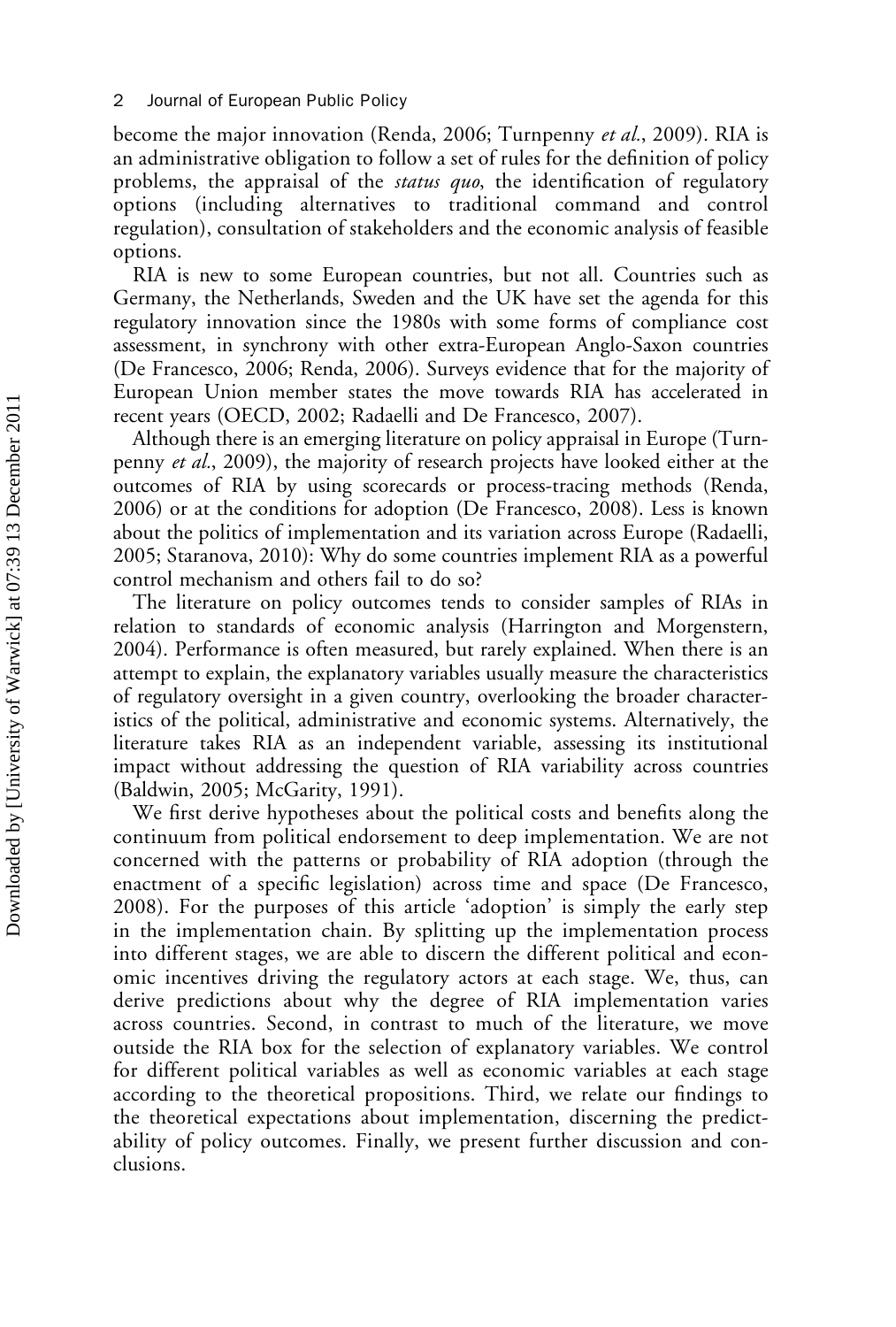#### THEORETICAL PROPOSITIONS

From a theoretical point of view, we first generate conjectures about the costs and the benefits of implementation (Moynihan, 2005). In contrast to the first and second generations of policy implementation studies (O'Toole, 2004; Schofield, 2001), this framework has several advantages. Firstly, the assumption that elected officials and bureaucratic agencies develop a rough cost –benefit analysis in deciding whether to endorse and proceed in the implementation of a horizontal regulatory reform is parsimonious thanks to the formal and deductive approach (O'Toole, 2004). Secondly, by depicting institutional interactions, the framework concerns multiple actors and approximates the strategic decision-making of elected officials and bureaucratic agencies. Thirdly, the stages of implementation provide a dynamic analysis in order to take the process of decision-making seriously and to delineate the policy – action continuum (Schofield, 2001: 245). Finally, the variance of implementation is explained through a set of political and economic determinants, following the more recent recommendations to take into account the 'external circumstances' (O'Toole, 2004: 326).

Rational politicians look at RIA mainly as a control tool. For rent-seeking firms, administrative requirements to 'give reasons' and perform economic analysis of proposed regulations are essential mechanisms to control the exercise of regulatory power delegated to bureaucracies (Balla, 1998). Delegation of rule-making power to bureaucracies triggers problems of bureaucratic and coalitional drifts. The former implies that political principals have to develop rules to make sure that agencies will act in the interest of the principal (McCubbins et al., 1989). The latter arises because bureaucracies may, over time, produce rules that do not reflect the original deal made by political principals and their constituencies for support, that is, the pressure groups that entered the original deal (Horn & Shepsle, 1989; Macey, 1992).

By requiring agencies to provide information on costs and benefits of proposed regulation, RIA provides the political principal and the core pressure groups with an effective tool to check on adverse regulatory impacts. The role played by RIA in the range of tools for political control of regulatory activities is unique. Instead of controlling agencies ex-ante (e.g. on the budget) or ex-post (e.g. by reviewing rules in Court), RIA produces control exactly when rules are being formulated. As a type of administrative procedure, it is effective in several ways. First, it allows well-organized interest groups to monitor the agency's decision-making process alerting the political principal and her regulatory oversight units, like the Office of Information and Regulatory Affairs (OIRA) in the USA, the Treasury Board Secretariat in Canada and the Better Regulation Executive and Regulatory Policy Committee in the UK. These bodies can question the quality and analytic validity of the RIAs produced by the regulators, and effectively hinder or delay the regulatory process. Second, RIA 'imposes delay, affording ample time for politicians to intervene before an agency can present them with a fait accompli' (McCubbins et al., 1989: 481). Third, by 'stacking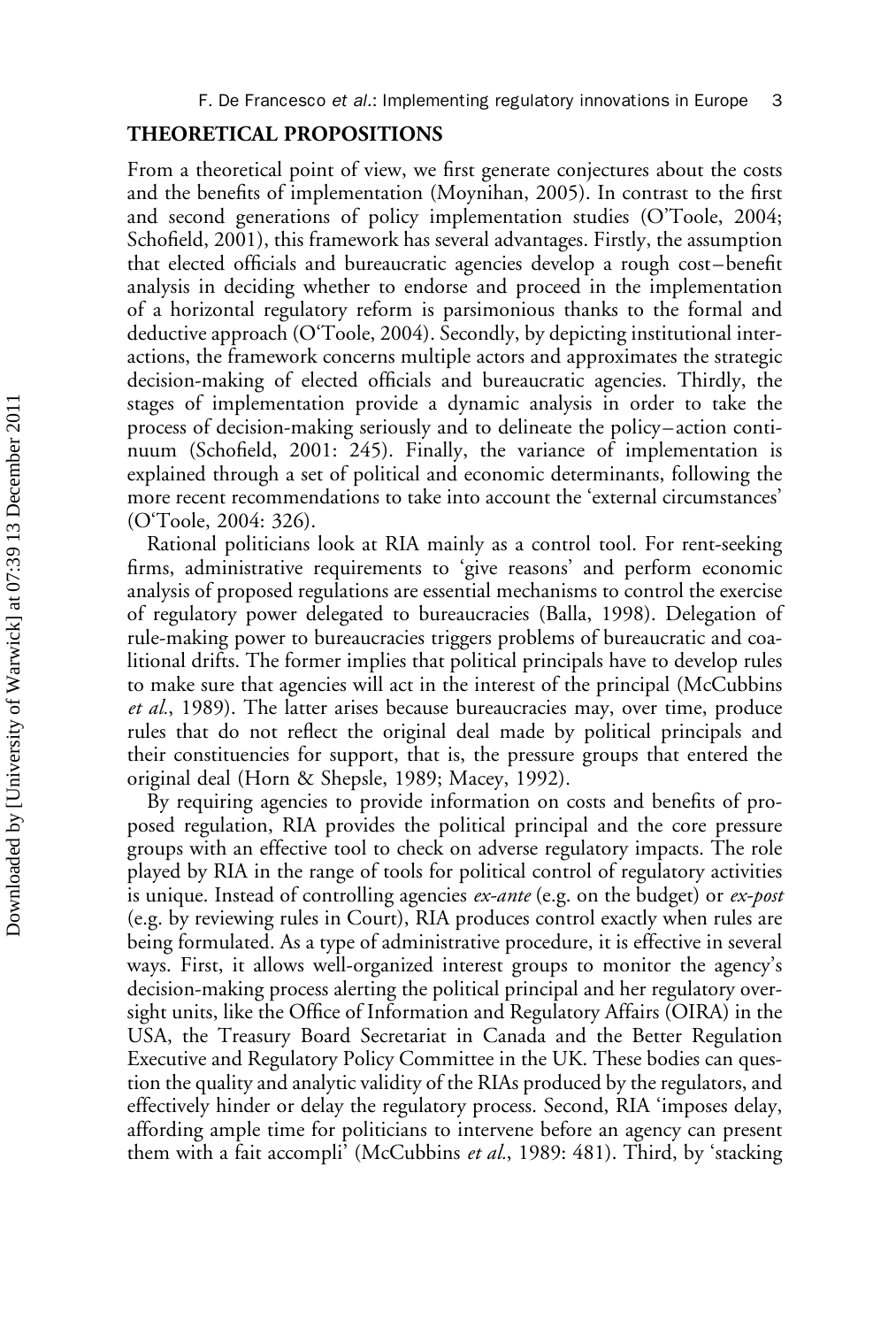the deck' to benefit the political interests represented in the coalition supporting the principal, RIA moves power from agencies towards the most powerful constituencies (McCubbins et al., 1987: 273–4).

It is not entirely clear to what extent such arguments can be translated to the European context without modifications. In Europe, a substantial amount of rule-making power still lies with the government's departments, although agencies have proliferated over the last 30 years or so. And often a coalition government, rather than a unitary executive, is the political principle. Although we believe that the political economic logic of controlling bureaucracies still holds, there are different implications to take into consideration.

A possible (yet contested) qualification is that right-of-centre parties should be more interested than left-of-centre parties in using RIA to send signals to the business community that they care about providing a better regulatory environment. The argument is not about efficiency – this is a valence issue catered to by any party in Europe – but about who is sending signals to whom. This argument is in line with partisan arguments in the tax competition literature where more right-of-centre and economically liberal parties try to provide better conditions (e.g. lower taxes) for businesses and corporations (see Pluemper et al., 2009).

Most European countries are RIA latecomers (Staranova, 2010). For some of them at least, the choice for RIA lies less in the rational decision to control and more in isomorphic processes of emulation (Radaelli, 2005) that can lead to poor implementation.

Bearing in mind these caveats and adaptations, we provide a theoretical framework that revolves around the politics of implementation. To adopt and endorse RIA creates benefits for elected politicians. They can show to international organizations that they are following the bandwagon of modernization. Domestically, they send a signal to the business community that they are catering to business groups by providing favourable conditions. The economic and political cost of saying YES to the OECD 1995 ministerial declaration on regulatory quality – to illustrate with an example – is negligible.

Once formally adopted, RIA goes through different degrees of implementation. The first step consists of producing written guidance on how to carry out the impact assessments and who should do what in the process of appraisal. This comes at a moderate administrative cost (the senior civil service has to coordinate views and describe impact assessment as a process with specific steps, such as problem definition, consultation, economic analysis, choice of options and monitoring). Politically, the core executive sends a signal to departments that their regulatory activity may be watched closely. In coalition and/or minority governments, this has political costs – some members of the coalition may object to this, especially if they have the regulating departments in their portfolios. Indeed, at the time of data collection (March 2008), several governments did not have any guidance. Slovakia only adopted such guidelines in 2008, and Slovenia and Hungary drafted guidelines on impact assessment (in 2006 and 2003 –2004), but did not adopt them (Staranova, 2010). Furthermore, the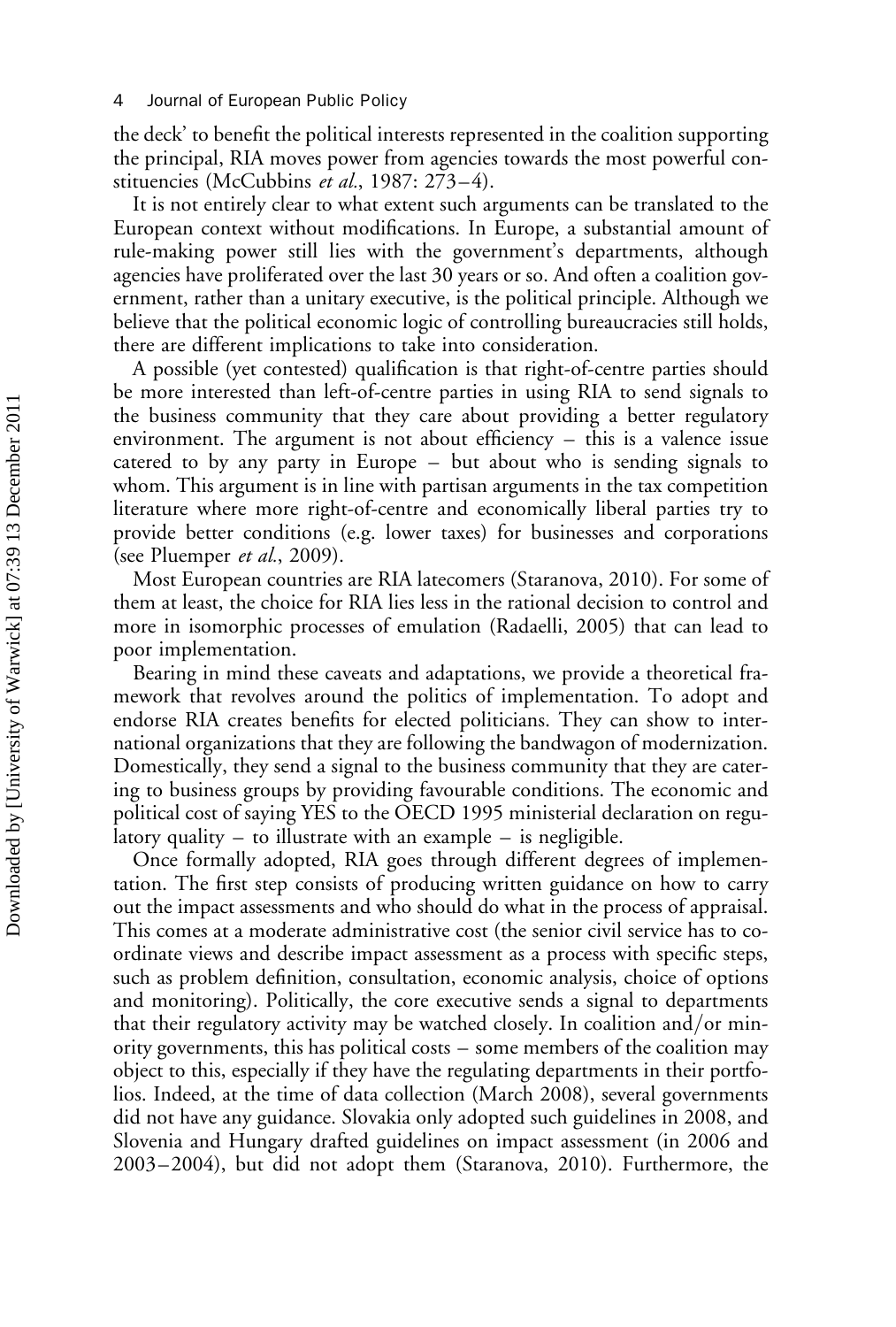Austrian experience shows that without appropriate guidelines on qualitative and quantitative methods, the political endorsement contained in government legislative initiatives is a matter of paying lip service to the principle of better regulation (Biegelbauer and Mayer, 2008: 129). The scope and contents of the guidance also vary: in 12 EU member states (Belgium, Bulgaria, Czech Republic, Denmark, Estonia, France, Germany, Hungary, Latvia, Lithuania, Slovak Republic and Sweden), RIAs are conducted drawing on guidance that covers a 'fairly broad' range of typologies of impacts; six guidelines are broader (Finland, Ireland, Poland, Romania, the Netherlands and the UK); the Spanish government has drafted 'fairly narrow' scope guidance; and the Portuguese government has issued narrow guidance.

After having endorsed and issued formal guidance on RIA, governments need to put money into the enterprise. Guidelines do not work without proper investment. The core executive has to invest in resources, such as training, hiring specialists in the economic analysis of regulation, and staffing departments with economists. This has a clear economic cost. In departments calibrated around lawyers and generalists, the addition of economists can also create cultural friction and therefore some political costs. The benefits, of course, are all in terms of having more chances of controlling the regulatory activity from the centre. The most evident sign of financial commitment is the establishment of a central unit with its own staff and budget, like OIRA in the USA, ACTAL in the Netherlands and the Better Regulation Executive in the UK. These units review the assessments prepared by departments and agencies, issue opinions on their quality (in some cases their negative opinions are public) and check that written guidance (such as RIA handbooks and guidelines) are properly used by the regulators.

Across the EU, 12 governments have set up a central unit for RIA. For instance, there is no oversight body in Estonia, Slovakia and Slovenia (Staranova, 2010), as well as in Greece (Hatizis and Nalpantidou, 2007) and Portugal (Garoupa and Vasconcelos Vilaça, 2007). Furthermore, the number of people employed in the central oversight units varies greatly across countries. In four countries (Germany, Hungary, the Netherlands and Spain), the number is unknown notwithstanding the presence of a central unit. Ireland and Italy have very small central units with 1.5 employees each. In the middle range of commitment, there are the Czech Republic (9 employees), Poland (10), Sweden (12) and Belgium (20). Finally, only the UK has a high level of commitment with approximately 70 employees in the Better Regulation Executive and an independent body (the Regulatory Policy Committee) dedicated to the scrutiny of impact assessments produced by departments.

At a deeper level, implementation means actually carrying out impact assessments. This has high economic costs – major RIAs are quite sophisticated, they take time and require different forms of consultation and analysis. There is also a political cost – the core executive has to exercise pressure on regulators who feel that RIA creates hurdles to and delays in rule-making. The political benefit is that only if RIAs are systematically produced, the principal and the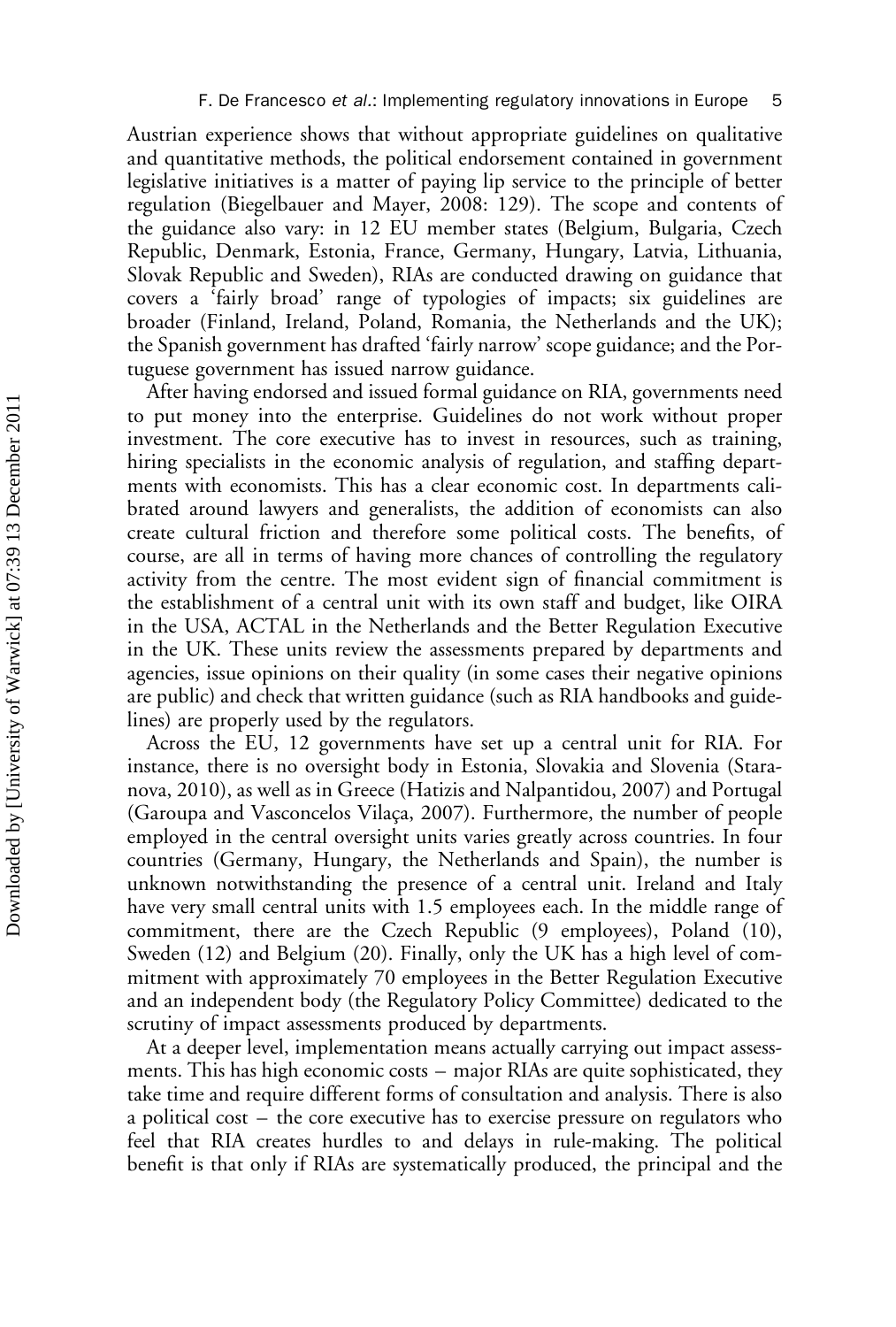pressure groups get the information necessary to rein in regulatory bureaucracies. Only a third of the European countries that have adopted RIA are capable of conducting assessments in a systematic way: Belgium, Finland, Ireland, the Netherlands, Portugal, Slovakia, Sweden and the UK. Other countries have not gone beyond pilot RIAs. Looking at a sample of 577 assessments in five Central Eastern European countries, Staranova (2010) found that only 9.7 per cent of RIAs address consultation in the Czech Republic. The percentage goes down to 4.3 per cent for Hungary and 0 per cent for Slovenia. Italy produces assessments of proposed legislation that are very limited in terms of economic analysis quality, although there are more comprehensive assessments at the level of independent regulatory agencies (Sarpi, 2010).

The final step consists in publishing the impact assessments widely. This increases transparency. This stage may not incur large economic costs – depending on outlet and numbers of the publication. But clearly it has a political cost, since all affected interests (not just the pressure groups that support the principal) can use the analysis contained in the RIA to challenge the rationale of the regulation. Full publication of the RIA results and the underlying analysis (including data, models used, etc.) gives diffuse interests a hook to mobilize their own elected policy-makers. For the principal, the cost lies in the overall uncertainty in terms of who will get what out of full publication. We found that only Finland, Ireland and the UK provide full information.

In conclusion, different implementation stages of RIA incur diverse political and administrative costs. In the next section, we operationalize this logic by looking at explanatory factors for each implementation stage more closely.

### GIVING EMPIRICAL CONTENT TO THE THEORETICAL FRAMEWORK

The theoretical arguments put forward in the previous section provide a framework that has to be filled with empirical content. We try to achieve this goal by investigating the propositions with data on the implementation of RIA for 26 European countries.<sup>1</sup> The different stages of implementation of RIA describe our dependent variables. We thereby try to follow closely the multiple-stage process identified in the previous section. In particular, we focus on the three most important steps in the implementation process:

- (1) political endorsement of RIA and publication of formal guidance (handbooks and official guidance on how to carry out impact assessment);
- (2) creation of a specific budget and a central unit employing personnel to oversee the process and
- (3) production of RIA and publication of its results, including information on process and methods used.

In the theoretical section, we sketched the various rationales that drive the different degrees of implementation. All these different stages can be empirically tested, but each stage needs careful operationalization of both the dependent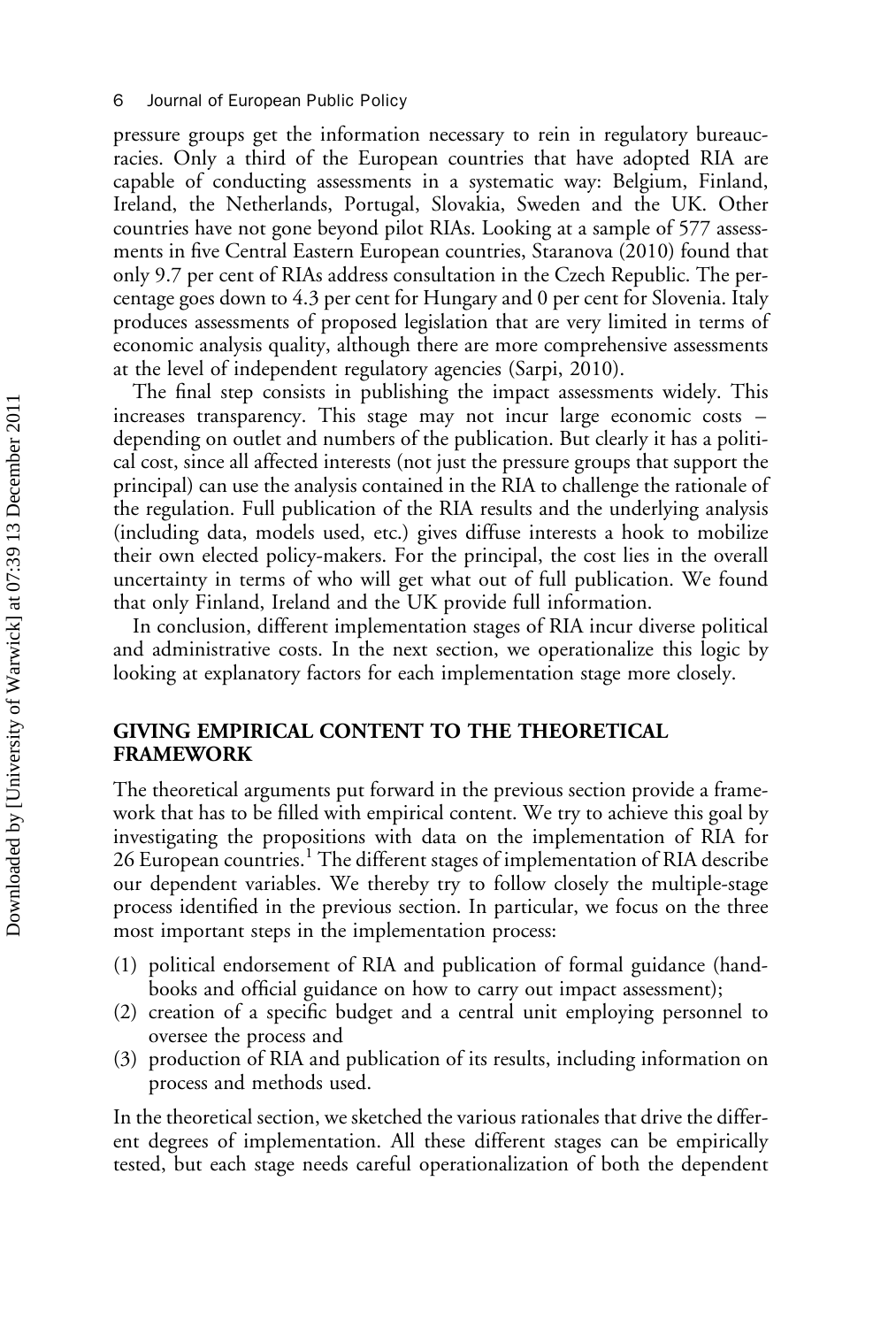and explanatory variables. With respect to the dependent variables, we use two original data sources: (i) questions from a survey originally administered in 2004, repeated in 2006 and 2007, in the context of a project funded by DG Enterprise and Industry of the European Commission on Indicators of Regulatory Quality (IRQ; Radaelli and De Francesco, 2007); (ii) country fiches covering most of the EU member states created by the Evaluating Integrating Impact Assessment (EVIA) Consortium in 2007.<sup>2</sup> The latter includes information on the overall RIA process, oversight units, production of assessments and publication. The data were collected directly by the researchers participating in the consortium (drawing on primary documents and interviews with better regulation officers) and validated at EVIA meetings.

#### The first stage: endorsement and formal guidelines

In order to assess the first stage of implementation, we employ two dependent variables. The first endogenous variable is construed from the answer to the IRQ question of whether the importance of RIA has increased over the last 5 years. This variable is dichotomous, where 1 signifies yes and 0 no.

Since this more 'political' stage mainly serves as a signal to capital and business owners that the country provides a favourable regulatory environment, as well as to the EU that governments are committed to better regulation, we use economic variables on trade openness and foreign direct investment (FDI) (all gathered from the World Development Indicators, WDI; World Bank, 2007) and the duration of EU membership (measured in years since joining the EU) as main explanatory variables.

In addition, the colour of the party controlling the executive should play a role. We include this variable because of the party politics hypothesis brought forward by Hibbs (1977, 1992) and discussed by Garrett (1998) and Cusack (1997) among many others (see also Imbeau, 2003, for a meta-analysis). To operationalize this argument, we employ a variable drawn from the Keefer's World Bank Dataset on Political Institutions (Beck et al., 2005) measuring whether the largest government party is rather left (1), centrist (2) or rightwing  $(3)$ .

Governments also have to produce guidelines that discipline the process and state who is responsible for which task at what stage. The EVIA final report provides an indicator on whether formal guidance for RIA does exist. This variable is again dichotomous and measured as  $1 - y$ es, guidance exists; or  $0 - no$ , guidance does not exist.

This stage comes with moderate administrative costs, but may involve substantial political costs. Politically, the executive sends a signal that regulatory activity is watched closely. For governments which face institutional constraints or veto players with different preferences and constituencies, this might be costly since some veto players may object to the idea of monitoring departments and ministers of different parties, especially if some parties have regulating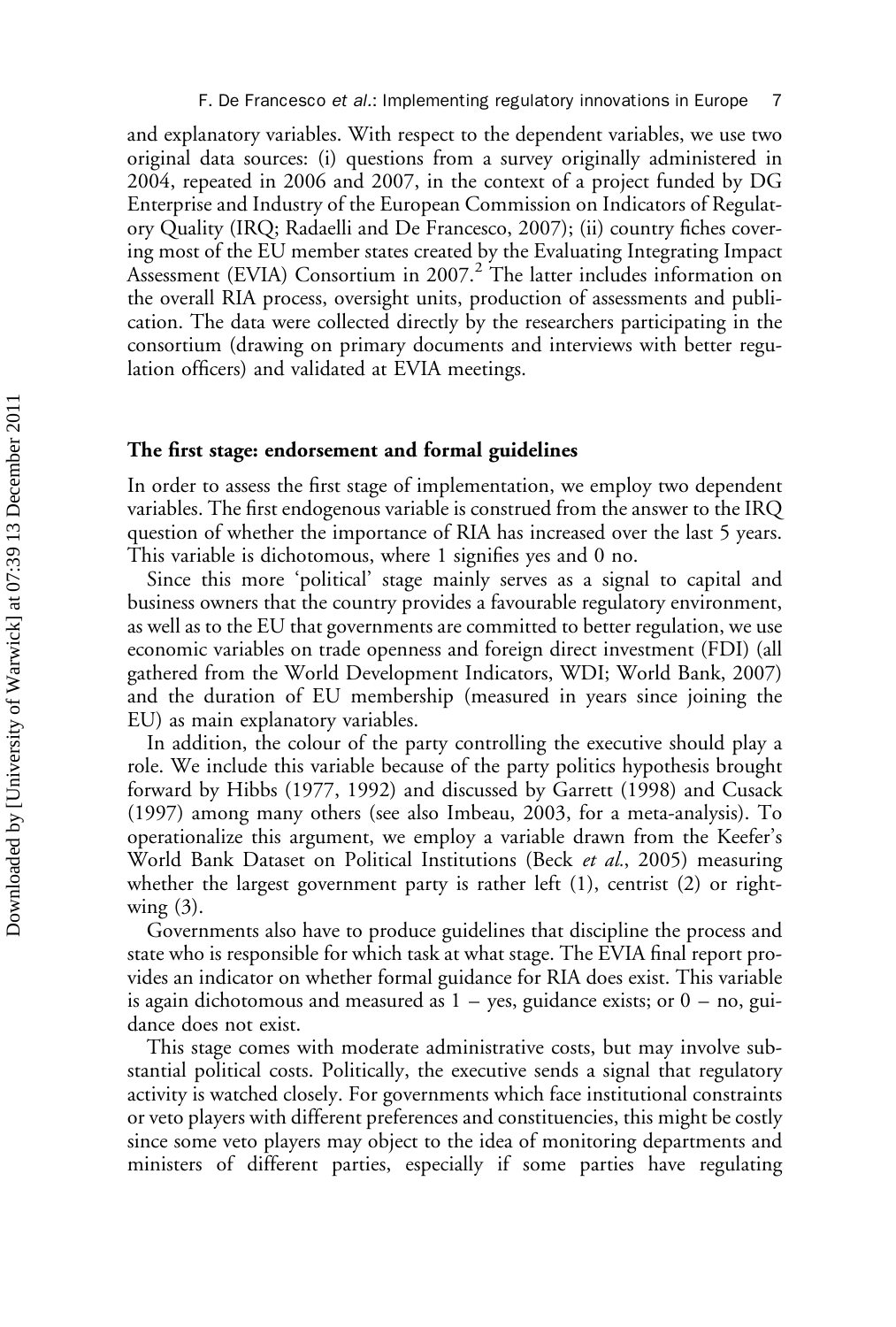departments in their portfolios, and others hold the core executive positions (Treasury, Industry and the Prime Minister).

Hence, in addition to party politics, the agreement upon publishing official guidance depends on the power of the executive. This power can be limited by different institutional constraints. The more opposition the executive faces, for example, from junior coalition partners, institutional or partisan veto players, the lower the probability that formal governmental guidance on RIA will be issued (Tsebelis, 1995, 1999). To operationalize this aspect of power of the executive, we use the measure for political constraints constructed by Henisz (2005). This measure comes very close to the usual operationalization of veto points. The variable ranges between 0 and 1, whereby more constraints are associated with higher values.

Another factor that adds to the political costs of RIA is a set of divergent preferences within the executive branch. This can be best operationalized by looking at the fractionalization of the government. This explanatory variable is also taken from the World Bank Dataset on Political Institutions (Beck et al., 2005) and measures the probability that two members of parliament picked at random from among the government parties will be of different parties.

Electoral systems influence the number of parties represented in parliament, and thus the probability of coalition governments. Proportional electoral systems normally bring about a larger number of parties in parliament, and therefore often lead to coalition governments. Different parties in the executive branch might have largely diverging preferences which makes it harder to implement changes and induces a *status quo* bias (Lijphart, 1999; Lijphart and Crepaz, 1991). Further, since the median voter in most societies is a wage earner and crucially determines policy outcomes, policy-makers in majoritarian democracies should be more favourable to the interests of labour. The opposite holds true for coalition governments that usually over-represent the preferences of smaller coalition parties (Austen-Smith and Banks, 1988; Persson et al., 2000) and, consequently, the majority is constrained in favour of the minority, capital owners and stronger interest groups (Meltzer and Richard, 1981). We therefore expect governments in countries with predominantly proportional systems to be more interested in publishing guidelines on RIA and implement RIAs to a greater extent. For the operationalization, we use the variable 'plurality' (Beck et al., 2005) which takes on the value 1 if legislators are elected using a majority rule (winner takes all/first past the post) and 0 otherwise. $3$ 

#### The second stage: creating and funding oversight bodies

The second implementation stage goes beyond formal adoption and the issuing of guidelines. Policy-makers have to establish an oversight unit that in some countries assists the departments in carrying out the RIAs. These bodies may also preside over a dedicated budget for RIA training and pilot studies, reviews of consultation methods and economic assessment techniques.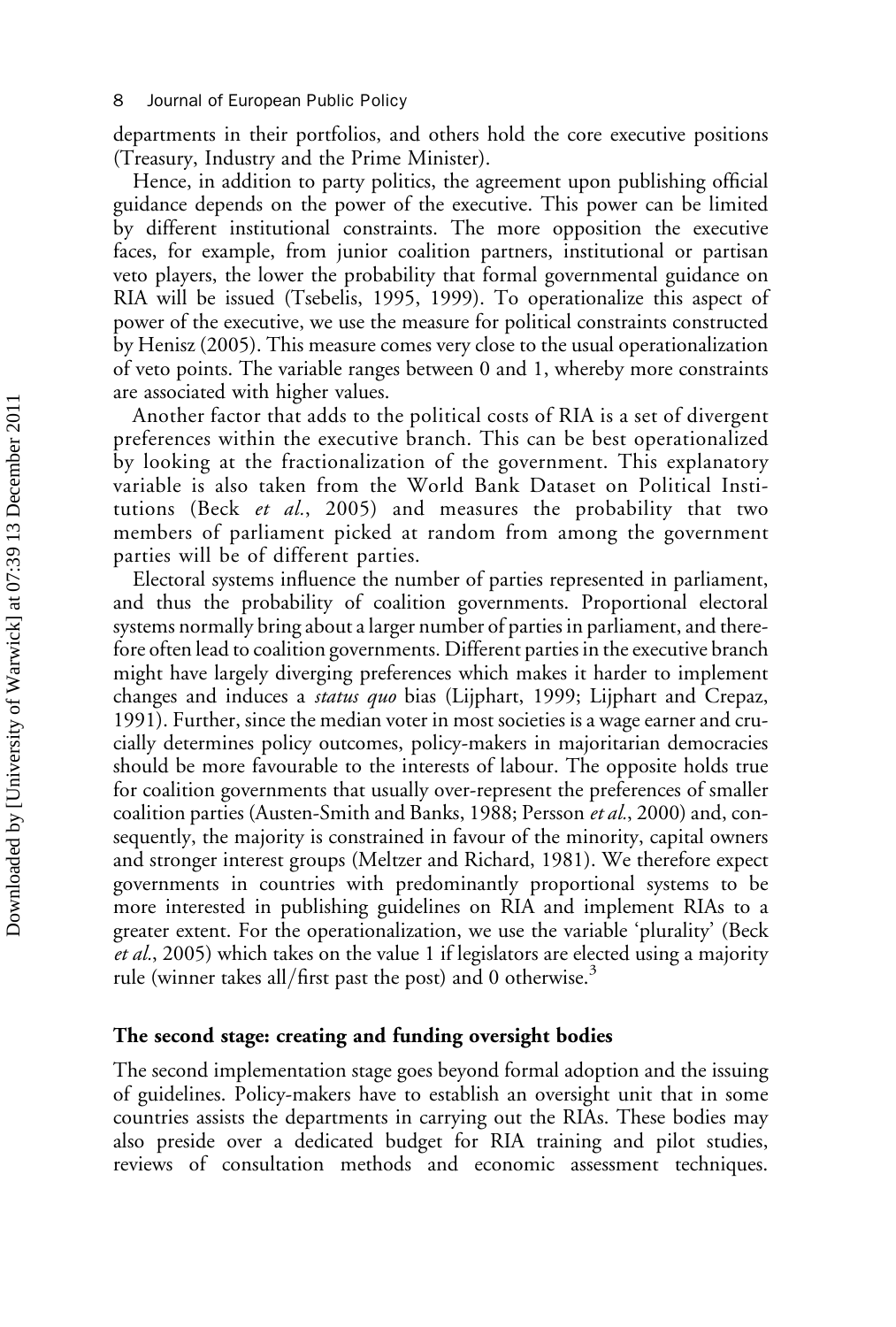Implementing a central unit allows the core executive to control the activities of agencies and governmental departments entrusted with the formulation and implementation of RIA and regulations.

This step differs greatly from the mere adoption stage as it creates budgetary implications which add to the political costs. In order to capture these dimensions, we employ three different dependent variables. First, the EVIA project provides information on whether a country has established a co-ordinating unit for RIA. This variable is binary with 1 standing for the existence of a central unit and 0, otherwise. Second, EVIA collected data on the number of full-time staff employed in the oversight unit. And thirdly, we use the IRQ question of whether the budget dedicated to RIA has increased over the last 5 years (with 1, yes; 0, no).

Since this second stage has real budget implications, we have to include measures that capture the state of the domestic economy. We therefore add the total unemployment rate to account for economic stress. Governments under economic pressure have less money to spend on administrative reforms with long-term and uncertain impact. In addition to the unemployment rate, the share of elderly people (measured as the percentage of people above 65 years old to the whole population) captures problems of the welfare state since the government has to finance the public pension system. Gross domestic product (GDP) per capita is added to operationalize the overall state of the domestic economy. Moreover, we include government final consumption expenditure as percentage of GDP to test whether governments which increase spending also provide a higher budget for the implementation of RIA. For the same reason, we include central government debt measured as percentage of GDP. All economic variables stem from the World Bank (2007) World Development Indicators. One may argue that the budget dedicated to RIA activities only accounts for a negligibly small part of the overall budget, and thus these variables should not have a 'real' effect. Yet, these variables can have a nominal or signalling effect. If the economy is not doing well and the pressure on the budget increases, governments either do not start investing or divert all resources from 'less important' items (such as RIA), however small the budget for these items might be.

In order to control for possible timing effects, we also include a variable measuring the years since RIA was first formally adopted. We expect that longer periods of time would put pressure on policy-makers to further implement RIA since otherwise governments lose credibility.<sup>4</sup>

#### The third stage: production of RIA and publication of results

The third and final stage of the implementation process covers the production of RIAs in the departments or agencies and the publication of the results. Timely and effective production of RIAs requires at a minimum an efficient public administration. Information produced via RIAs can be used directly by those who are affected (e.g. corporations) to intervene on the political principal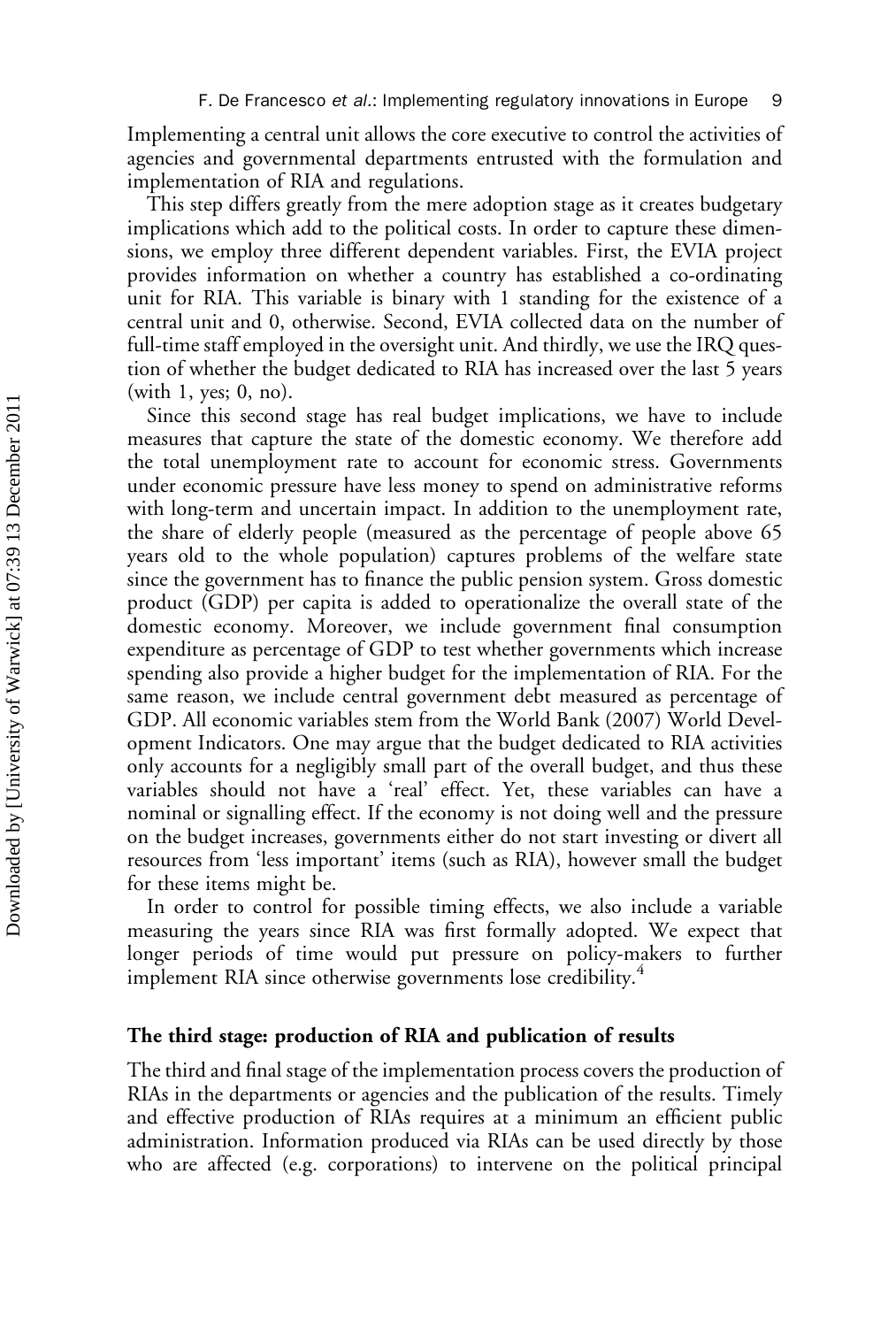when the agent (the regulatory agencies or the departments) shirks. Interest groups that were not consulted or did not see the emerging regulation on their radar can use published RIAs to question the rationale of the rules and ask for changes.

We measure the dependent variables of this final stage by using the dichotomous EVIA indicator 'total number of RIAs carried out is known and 'publication of RIAs is systematic and includes the methods'. Systematic publication presents a hurdle for implementation. Very few countries go as far as to publish evidence on the process (who was consulted, when, at what stage was an alternative option abandoned, etc.) and methods. Only Finland, Ireland and the UK provide full information. Publishing information on the methods used for RIA is an important type of political control mechanism: once the methods are made clear, the analysis performed by the regulators can be replicated by different pressure groups, and the conclusions can be critically reviewed by experts.

The arguments with respect to transparency and lobbying hold that we can expect countries with strong and more politicized pressure groups/corporations to use published RIAs as a tool to influence the executive. Yet, this concept is very hard to operationalize. Specific data on pressure groups are not available for the countries in our sample. We, therefore, use a measure of the cooperativeness of interest groups provided by Hicks and Kenworthy (1998). If businesses and corporations are known to be well organized, we can be certain that the interest group measure used here includes these interests. The variable captures the degree of co-operation between the government and interest groups: 1 stands for relatively co-operative interaction between cohesive government agencies and co-ordinated business and labour organizations, 0.5 means moderate co-operation and 0 describes a relatively combative, conflictual relationship between fragmented state agencies and interest group organizations. We hypothesize RIAs to be produced and published if the relationship between governments and interest groups is more conflictual. If conflict exists, the RIAs become a source of information to dig deep into what the regulators have done and organize pressure in the policy process.

Finally, in order to operationalize bureaucratic efficiency, we rely on the measure provided by Mauro (1995) as a first approximation of how efficiently the domestic public administration works. The measure ranges between 0 and 10, whereby 0 indicates low efficiency of the public administration, and a very efficient bureaucracy is characterized by a 10. Unfortunately observations for this variable are only available for the old EU member states, and therefore results have to be interpreted with great caution since we cannot be confident that the findings are generalizable to newer EU members.

#### EMPIRICAL MODEL SPECIFICATION

In order to test the stated arguments, we pool all available data collected over 3 years (2004, 2006 and 2007) by the IRQ and EVIA projects for 26 countries.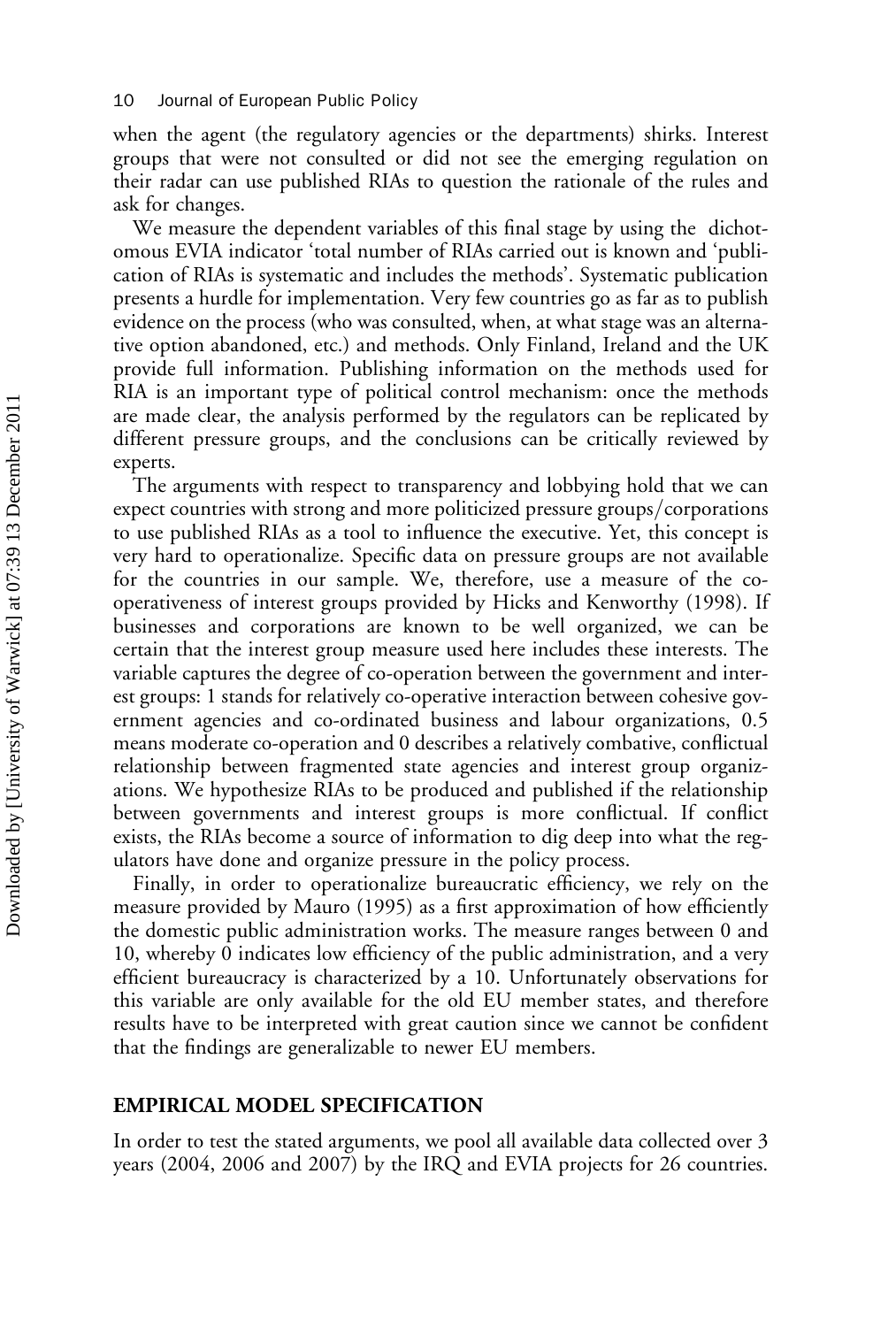Both data sources (IRQ, EVIA) suffer from missing entries. Sometimes countries answered the questions only once or twice. There are also missing data for some of the explanatory variables used. Thus depending on the model, we are only dealing with 41 to 74 observations. We nevertheless believe that by analysing all available information, we can offer insights that are general and systematic. These empirical results should be seen as a first attempt to shed light on the driving factors behind different choices of governments with respect to adoption and implementation of RIA.

Depending on the answering behaviour of countries, we sometimes only have one observation per country, which does not allow to either control for dynamic developments or unit-specific effects. Yet, from a theoretical perspective, we would expect that most of the variation in the adoption practices to be due to cross-sectoral rather than short-term varience. Moreover most political variables (e.g. electoral system, bureaucratic efficiency) do not change over time and we are thus very confident that our analyses do not suffer from unobserved country-specific heterogeneity (Pluemper and Troeger 2007; Pluemper et al., 2005).

Since six out of our seven dependent variables are dichotomous (yes or no), we employ for these endogenous variables probit binary choice models.<sup>5</sup> The number of employees is a count variable which requires adequate modelling by a negative binomial estimation because the likelihood ratio test indicates over-dispersion of the dependent variable and the error term.

We include all explanatory and control variables with a 1-year lag since we expect to see a lagged impact of explanatory factors at the different implementation stages. Moreover, by lagging the explanatory variables, we attempt to avoid possible simultaneity or endogeneity bias.

Owing to the small number of observations and following Achen (2002), we try to specify all models as parsimoniously as possible by only including the theoretically important variables and keeping the number of control variables to a minimum. This approach makes our models certainly vulnerable to omitted variable bias. Yet, conventional tests for heteroskedasticity and omitted variable bias do not point to problems with these kinds of misspecification. A large battery of control variables could lead to problems of multicollinearity and make our estimation less efficient which would render our empirical results less reliable.

#### EMPIRICAL RESULTS

In a first step, we analyse political committment and the production of written guidance. Table 1 displays the binary regression results for these two decisions.

The main predictions of whether RIA is an important tool are mainly driven by economic factors and the degree to which a country is integrated into the world economy and open to trade. Both net FDI inflows and openness to trade increase the probability that a government endorses RIA. Thus, these economic variables induce governments to send signals to businesses and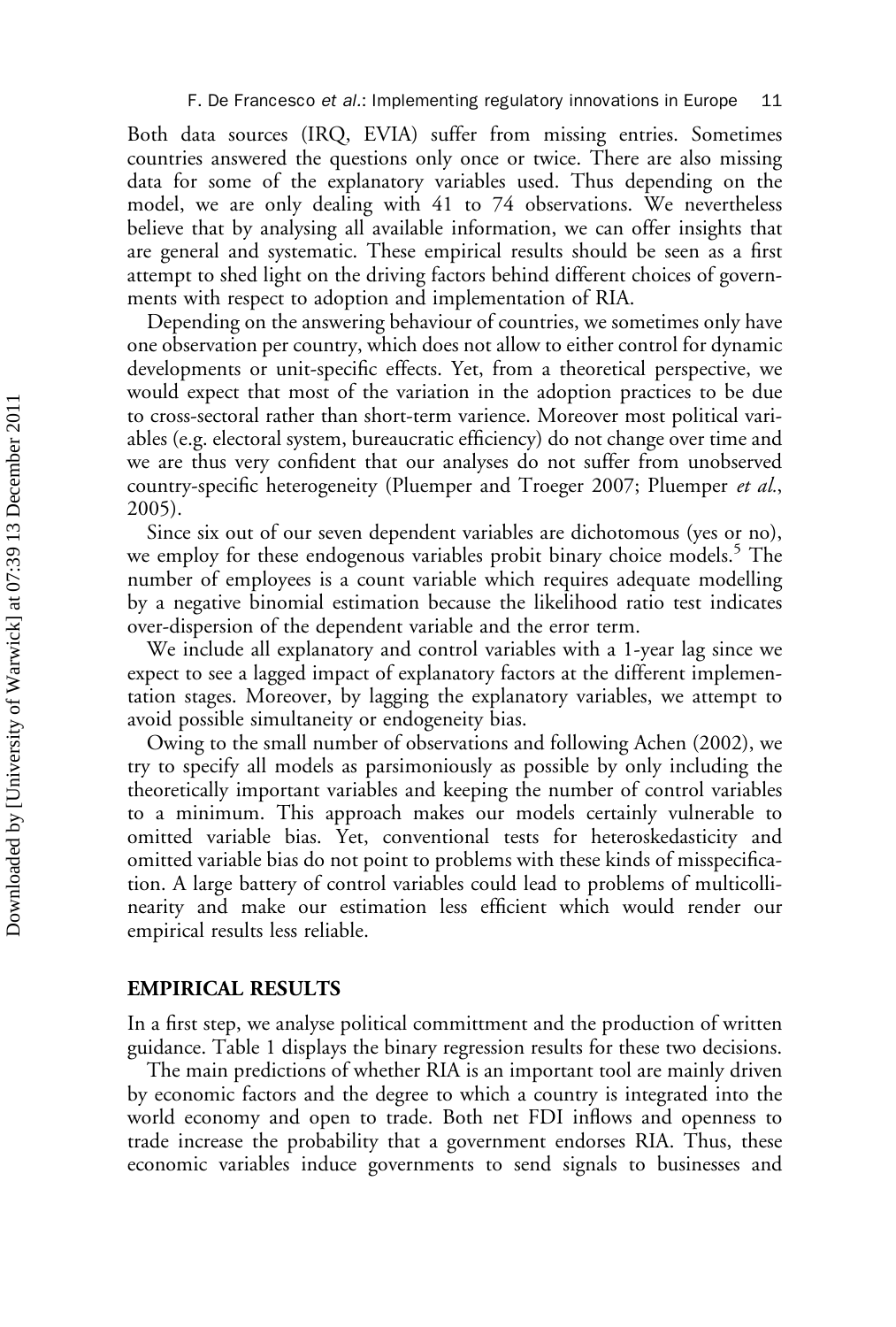| Dependent variable<br>Explanatory variables                     |                                          | Importance of RIA<br>Probit |                                       | <b>RIA Guidelines</b><br>Probit |                   |          |                           |                                                                           |         |                  |                   |                     |                   |  |
|-----------------------------------------------------------------|------------------------------------------|-----------------------------|---------------------------------------|---------------------------------|-------------------|----------|---------------------------|---------------------------------------------------------------------------|---------|------------------|-------------------|---------------------|-------------------|--|
| Openness (trade per GDP)<br>FDI net in mrd. of US\$             | $0.016**$ (0.008)<br>$0.020*$<br>(0.011) |                             | $0.024**$ (0.011)<br>$0.027*$ (0.016) |                                 |                   |          |                           |                                                                           |         |                  |                   |                     |                   |  |
| Partisanship of<br>government (1, left; 2,<br>centre; 3, right) | (0.227)<br>0.251                         |                             | $0.534*$ $(0.31)$                     |                                 | $0.406**$ (0.169) |          | $0.351**$ (0.175) - 0.158 |                                                                           |         | $(0.241) -0.159$ | (0.223)           | $-0.170$            | (0.227)           |  |
| System (parl-2,<br>ass elected pres-1,<br>presidential-0)       |                                          |                             |                                       | $-0.598$                        |                   |          |                           | $(0.389)$ $-0.722$ * $(0.434)$ $-0.927$ ** $(0.410)$ $-0.679$ * $(0.357)$ |         |                  |                   | $-0.914**$ (0.395)  |                   |  |
| Electoral system (1,<br>majoritarian; 0,<br>proportional)       |                                          |                             |                                       | $-0.651*$                       |                   |          |                           | $(0.410)$ $-0.972**$ (0.474) $-1.556***$ (0.553) $-0.958**$ (0.421)       |         |                  |                   | $-1.477***$ (0.553) |                   |  |
| Political constraints                                           |                                          |                             |                                       | $-4.461*$                       | (2.445)           | $-2.112$ |                           | $(2.870)$ -6.953** (3.389)                                                |         |                  |                   |                     |                   |  |
| Checks and balances                                             |                                          |                             |                                       |                                 |                   | $-0.022$ | (0.180)                   |                                                                           |         | $-0.100$ (0.189) |                   |                     |                   |  |
| Government<br>fractionalization                                 |                                          |                             |                                       |                                 |                   | $-1.578$ | (1.165)                   |                                                                           |         |                  |                   | $-2.052*$           | (1.181)           |  |
| Years of EU membership                                          |                                          | $-0.018$                    | (0.023)                               |                                 |                   |          |                           | $0.044**$                                                                 | (0.019) |                  | $0.040**$ (0.020) | $0.045**$           | (0.019)           |  |
| Years of OECD<br>membership                                     |                                          | 0.083                       | (0.115)                               |                                 |                   |          |                           | 0.019                                                                     | (0.016) |                  | $0.018$ $(0.017)$ | 0.008               | (0.018)           |  |
| Intercept                                                       | $-0.789(0.832)$                          | 1.323                       | (563.136)                             |                                 | $3.422**$ (1.554) |          | $3.419**$ (1.674)         | $5.286**$                                                                 | (2.087) | $1.747*$         | (0.907)           |                     | $2.884**$ (1.125) |  |
| Pseudo- $R^2$                                                   | 0.186                                    | 0.354                       |                                       | 0.108                           |                   | 0.137    |                           | 0.325                                                                     |         | 0.274            |                   | 0.310               |                   |  |
| Number of observations                                          | 44                                       | 44                          |                                       | 72                              |                   | 72       |                           | 72                                                                        |         | 72               |                   | 72                  |                   |  |
| $\chi^2$                                                        | 8.28                                     | 15.76                       |                                       | 9.37                            |                   | 11.95    |                           | 28.21                                                                     |         | 23.85            |                   | 26.85               |                   |  |
| $p > \chi^2$                                                    | 0.041                                    | 0.072                       |                                       | 0.052                           |                   | 0.063    |                           | 0.000                                                                     |         | 0.001            |                   | 0.000               |                   |  |
| Percentage of correct<br>predictions                            | 77.3                                     | 88.6                        |                                       | 73.6                            |                   | 73.6     |                           | 86.1                                                                      |         | 75.0             |                   | 81.9                |                   |  |

Table 1 Empirical results for importance of RIA and publishing guidelines

Note: Standard errors in parenthesis.

 ${}^*p \leq 0.1;$   ${}^{**}p \leq 0.05;$   ${}^{***}p \leq 0.01.$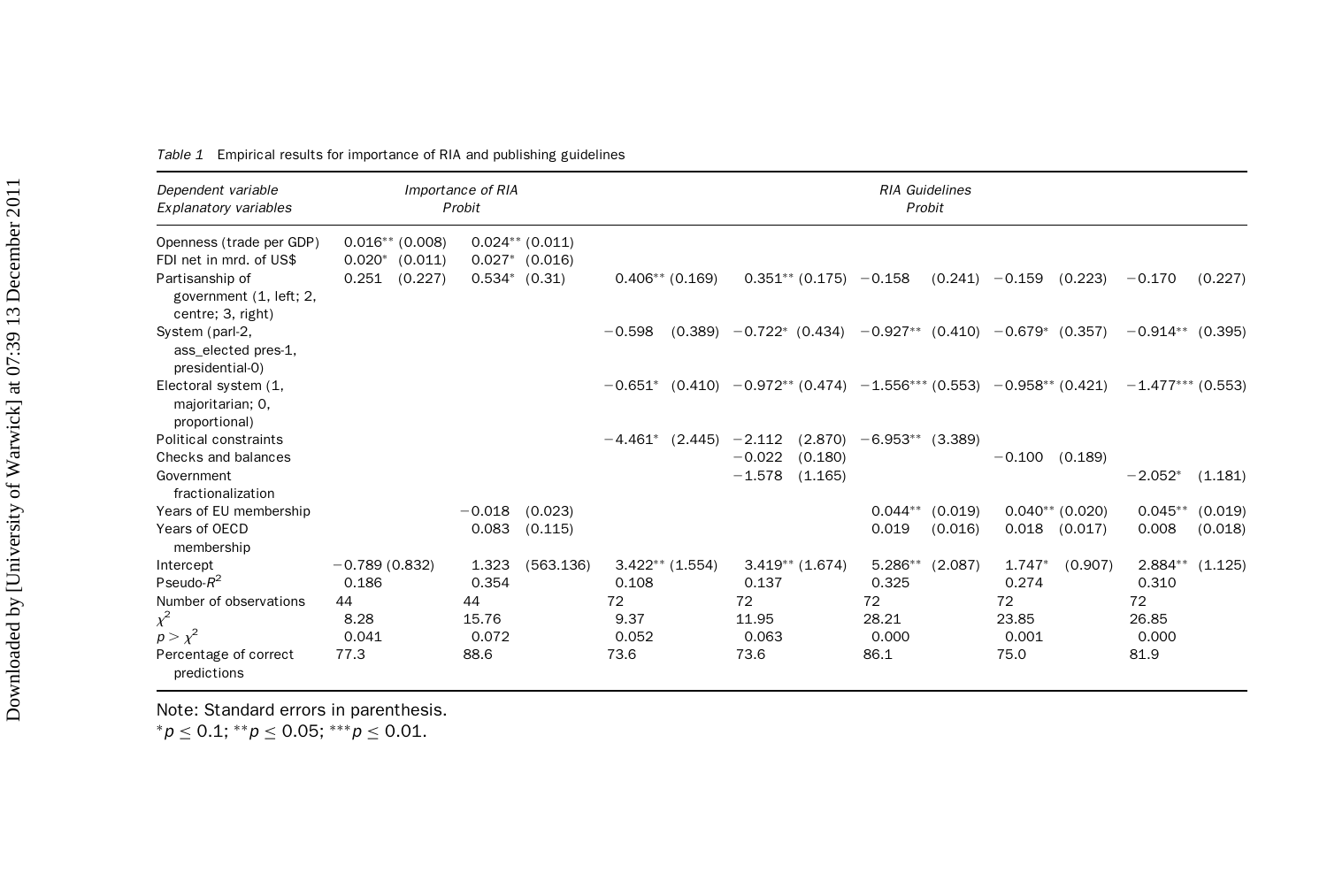corporations that they are willing to improve the regulatory environment for internationally mobile capital. Small open countries like Ireland therefore are prime candidates for adopting RIA and sending signals to foreign investors. But also countries that are highly dependent on their exporting sector like Germany are pioneering in the adoption of RIA. The partisanship of the government in power is marginally explanatory: conservative governments have a greater interest in using RIA as a signal to capital.

If we look at the production of written guidance documents, political factors seem to play a more pronounced role. Again, conservative and market liberal governments are more likely to produce RIA guidelines. This factor, however, loses its statistical significance if we also control for the time a country has been an EU member state. The EU Commission is the driving force behind activities related to better regulation. Therefore, it seems quite plausible that countries which have been EU members for a longer period of time are more willing to issue written guidance. Thus the core countries of the old EU, Germany, France, Belgium and the Netherlands but also Ireland have produced RIA guidance that covers a broad range of typologies of impact. As predicted, veto players and institutional constraints, however, generate hindrances to the adoption of official guidelines. In addition, if the government is highly fractionalized, it is harder for the core executive to co-ordinate with smaller coalition partners.

The coefficient of the political system variable which we use to operationalize the strength of the executive points into the right direction, which indicates that the stronger the executive branch, the higher the probability that guidelines are issued in order to control the activities of the bureaucracy. Finally, the electoral system shows the predicted effect. In line with our expectations regarding political costs, governments in majoritarian systems are more reluctant to publish guidance because they have a stronger incentive to implement the preferences of the median voter, who is a wage earner.

The second stage includes the establishment of the oversight unit, its staffing level and whether its budget has increased over the last 5 years. Table 2 displays the estimation results.

As discussed above, this stage has important financial implications, especially when actual personnel and a specific budget are allocated to the central unit, as well as political costs. Indeed, the empirical results support these predictions.

The more time has elapsed since adopting RIA, the greater the pressure on the government to let real action follow with the establishment of an oversight body. This might not just be a pure timing effect, but suggests that governments are asked to move from signals to concrete actions as time goes by. The probability that policy-makers forfeit their trustworthiness increases with the time since the adoption of RIA.

As observed for the publication of guidelines, partisanship of the government and the question whether median voter interests (majoritarian and mixed systems), or minority capital owners' interests (proportional system) exert greater influence on policy-makers have a significant impact. Since establishing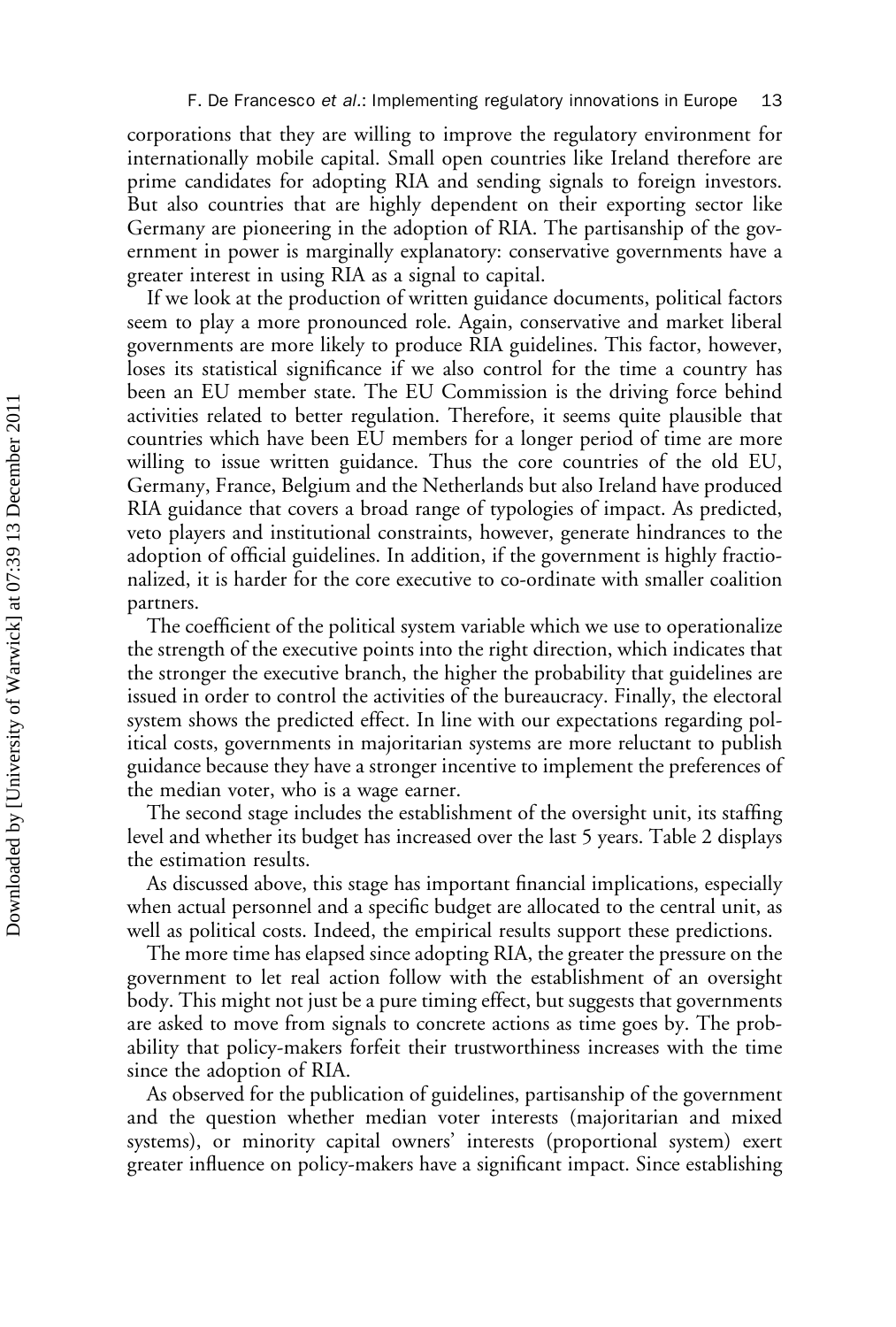|                                                             | Budget: central unit, probit    |                    |                           |                    |                      |                   | Budget: employees, negative binomial |                    |                                  |                      |                                            |                    | Increase in dedicated budget, probit           |                    |                      |                   |                               |                    |
|-------------------------------------------------------------|---------------------------------|--------------------|---------------------------|--------------------|----------------------|-------------------|--------------------------------------|--------------------|----------------------------------|----------------------|--------------------------------------------|--------------------|------------------------------------------------|--------------------|----------------------|-------------------|-------------------------------|--------------------|
| Years since<br>adoption                                     |                                 | $0.561***$ (0.184) |                           | $0.415***$ (0.131) |                      | $0.851**$ (0.379) |                                      | $0.374***$ (0.131) |                                  | $0.384***$ (0.123)   |                                            | $0.489***$ (0.093) | $-0.050$                                       |                    | $(0.071) -0.025$     | (0.059)           | $-0.022$                      | (0.065)            |
| System (parl-2,<br>ass el. pres-1,<br>$pres. -0)$           | $-0.163$                        | (0.805)            | $-0.626$                  | (0.822)            | $-4.408$             | (2.949)           | $-1.116**$                           | (1.020)            | $-1.036$                         | (0.971)              | $-3.814***$ (0.834)                        |                    | $-2.027**$ (0.876) $-1.854**$ (0.818) $-1.465$ |                    |                      |                   |                               | (1.019)            |
| Electoral system<br>$(1, \text{major}; 0,$<br>proportional) | $-4.222**$ (1.690) $-1.886$     |                    |                           | (1.679)            | $-6.070**$ (2.951)   |                   | $-1.770$                             | (1.631)            | $-1.720$                         | (1.142)              | $-0.934$                                   |                    | $(0.996) -1.962^*$                             | $(1.113) -1.387$   |                      |                   | $(0.965) -2.024**$ (1.050)    |                    |
| Partisanship of<br>government                               | $1.340**$                       | (0.535)            | $1.062**$                 | (0.475)            | 0.801                | (0.717)           | $-0.064$                             | (0.607)            | $-0.067$                         | (0.554)              | $-0.508$                                   | (0.537)            | $-0.588$                                       |                    | $(0.443) - 0.421$    | (0.365)           | $-0.660$                      | (0.435)            |
| Unemployment rate<br>Share of elderly<br>population         | 0.216<br>$-0.149$               | (0.190)            | 0.161<br>$(0.243) -0.103$ | (0.174)<br>(0.198) | $-0.268$             | (0.390)           | $-0.413*$<br>$-0.865***$ (0.321)     | (0.229)            | $-0.407**$<br>$-0.869***$        | (0.204)<br>(0.286)   | $-1.037***$ (0.195)<br>$-2.353***$ (0.444) |                    | $-0.217*$<br>0.140                             | (0.119)<br>(0.197) | $-0.213$<br>0.090    | (0.176)           | $(0.119) -0.231*$<br>$-0.029$ | (0.140)<br>(0.229) |
| Central government<br>debt (per cent of<br>GDP)             |                                 |                    |                           |                    | $0.066*$             | (0.039)           |                                      |                    |                                  |                      |                                            | $0.147***$ (0.036) |                                                |                    |                      |                   | 0.011                         | (0.016)            |
| Government<br>consumption                                   | $-0.120$                        | (0.177)            | $-0.201$                  | (0.158)            | 0.093                | (0.219)           | 0.142                                | (0.139)            | 0.177                            | (0.140)              |                                            | $1.010***$ (0.239) | $-0.073$                                       | (0.099)            | $-0.072$             | (0.094)           | $-0.099$                      | (0.110)            |
| GDP per capita<br>Political<br>constraints                  | $-0.000$<br>$-11.506**$ (5.748) | (0.000)            | $-0.000$                  | (0.000)            | $-23.404*$ (14.307)  |                   | $-0.0002**$ (0.0001)<br>$-3.439$     | (6.220)            |                                  | $-0.0003**$ (0.0001) | $-0.001*$<br>$-5.681$                      | (0.000)<br>(4.028) | 0.000<br>$-4.891$                              | (0.000)<br>(4.027) | 0.000                | (0.000)           | 0.000<br>$-3.271$             | (0.000)<br>(4.299) |
| Government<br>fractionalization                             |                                 |                    | $-0.178$                  | (2.287)            |                      |                   |                                      |                    | $-1.604$                         | (1.769)              |                                            |                    |                                                |                    | $-0.378$             | (1.538)           |                               |                    |
| Years of EU<br>membership                                   | $0.051**$                       | (0.024)            | $0.033*$                  | (0.020)            |                      | $0.083**$ (0.041) |                                      | $0.131***$ (0.048) |                                  | $0.132***$ (0.041)   |                                            | $0.142***(0.045)$  |                                                | $0.055**$ (0.025)  |                      | $0.051**$ (0.022) |                               | $0.050**$ (0.025)  |
| Intercept<br>Pseudo- $R^2$<br>Number of<br>observations     | 2.328<br>0.702<br>74            | (3.177)            | 0.099<br>0.647<br>74      | (4.098)            | 7.581<br>0.793<br>62 | (6.357)           | 18.937** (7.775)<br>0.121<br>56      |                    | 17.343*** (5.282)<br>0.123<br>56 |                      | 0.276<br>44                                | 29.340*** (5.371)  | 6.113<br>0.338<br>46                           | (3.777)            | 4.284<br>0.313<br>46 | (3.081)           | $8.091*$<br>0.292<br>39       | (4.954)            |
| $x^2$ ( $p > x^2$ )<br>Per cent of correct<br>prediction    | 71.83<br>86.5                   | (0.00)             | 66.23<br>87.8             | (0.00)             | 68.14<br>91.9        | (0.00)            | 30.36                                | (0.00)             | 30.90                            | (0.00)               | 59.69                                      | (0.00)             | 20.79<br>80.4                                  | (0.02)             | 19.2<br>76.1         | (0.04)            | 15.74<br>69.2                 | (0.15)             |
| LR test: over-<br>dispersion                                |                                 |                    |                           |                    |                      |                   | 192.04                               |                    | 192.49                           |                      | 76.88                                      |                    |                                                |                    |                      |                   |                               |                    |

|  |  | Table 2 Empirical results for financial implementation of RIA |  |
|--|--|---------------------------------------------------------------|--|
|  |  |                                                               |  |

Note: Standard errors in parenthesis.

 ${}^*p \leq 0.1;$   ${}^{**}p \leq 0.05;$   ${}^{***}p \leq 0.01.$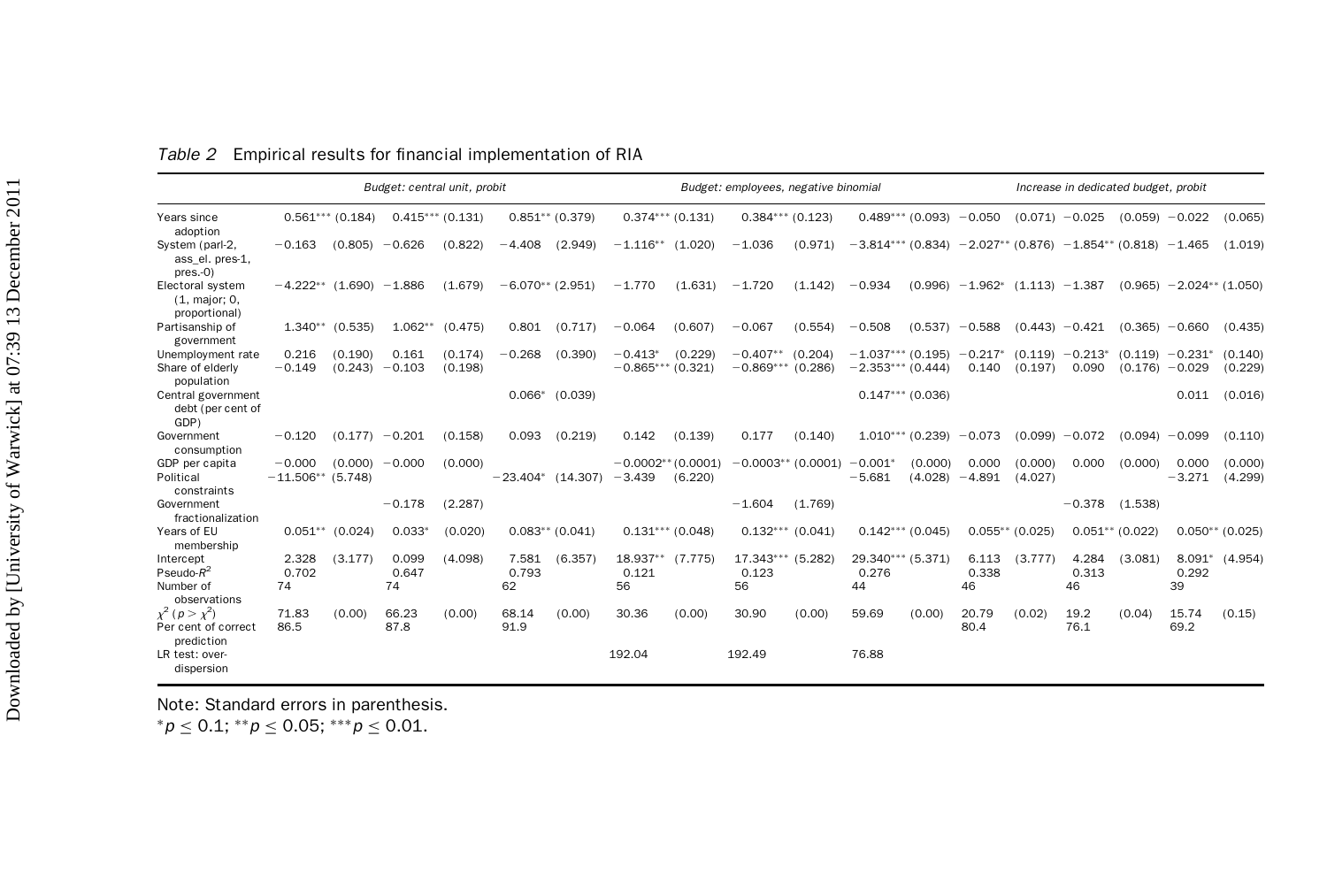an oversight body for RIA incurs especially political costs, political and institutional constraints and veto points as well as government fractionalization reduce the probability that a central unit for RIA is established.

Given that the mere establishment of an oversight unit does not trigger considerable administrative costs, the effect of economic variables should be moderate, which is confirmed by the mostly insignificant empirical results.

Allocating staff and dedicating a specific budget to the central oversight body, in comparison, should still generate political costs, but at this stage budgetary implications become much stronger. This claim is supported by the estimation results for the number of employees and the allocation of a dedicated budget (Table 2, columns 5– 10). Looking at the political variables, a stronger executive has a higher incentive to actually staff the central unit and allocate a specific budget to the oversight body. The 'system' variable – operationalizing strength of the core executive – exerts a positive and mostly significant effect. In addition, the electoral system variable exerts the predicted negative effect which remains statistically insignificant for the allocation of staff to the oversight body. Equally, the ideological colour of the government does not play a significant role anymore at this stage of implementation of RIA, supporting the claim that other factors like budgetary pressures become more prevalent. The insignificant results for institutional constraints and government fractionalization back this line of argument additionally.

Indeed, these weakening political determinants are accompanied by economic constraints. The state of the economy limits the options for governments to dedicate resources to the implementation of RIA, however small this budgetary item might be. Most likely this is a matter of signalling that savings have to be found outside core welfare activities, even if money is actually available. In the current economic climate, countries like Ireland have drastically reduced the provision of training on RIA by external consultants and have signalled that even money to print the RIA guidelines is scarce. In short, under poor economic conditions governments need to at least signal that all available resources are re-allocated to social security spending. Following this argument, the negative significant estimate for unemployment in the 'dedicated budget' model and for allocating staff to the central unit can be seen as supportive evidence. The share of elderly people has the expected negative (statistically significant) effect on the 'number of employees' specifications.

The overall results for the second stage appear to back our causal story. Both political factors and economic conditions shape the opportunity for policymakers to create a RIA budget. The political factors remain more important for the sheer establishment of a central oversight body – a powerful signal sent by the government. In comparison, budgetary pressures constrain investments.

The third stage examines production of RIAs and publication of the results. Here two other aspects seem to be of utmost importance: the efficiency of the bureaucracy and lobbying. Efficient administrations increase the probability that RIAs are carried out in a timely and efficient manner and that valid and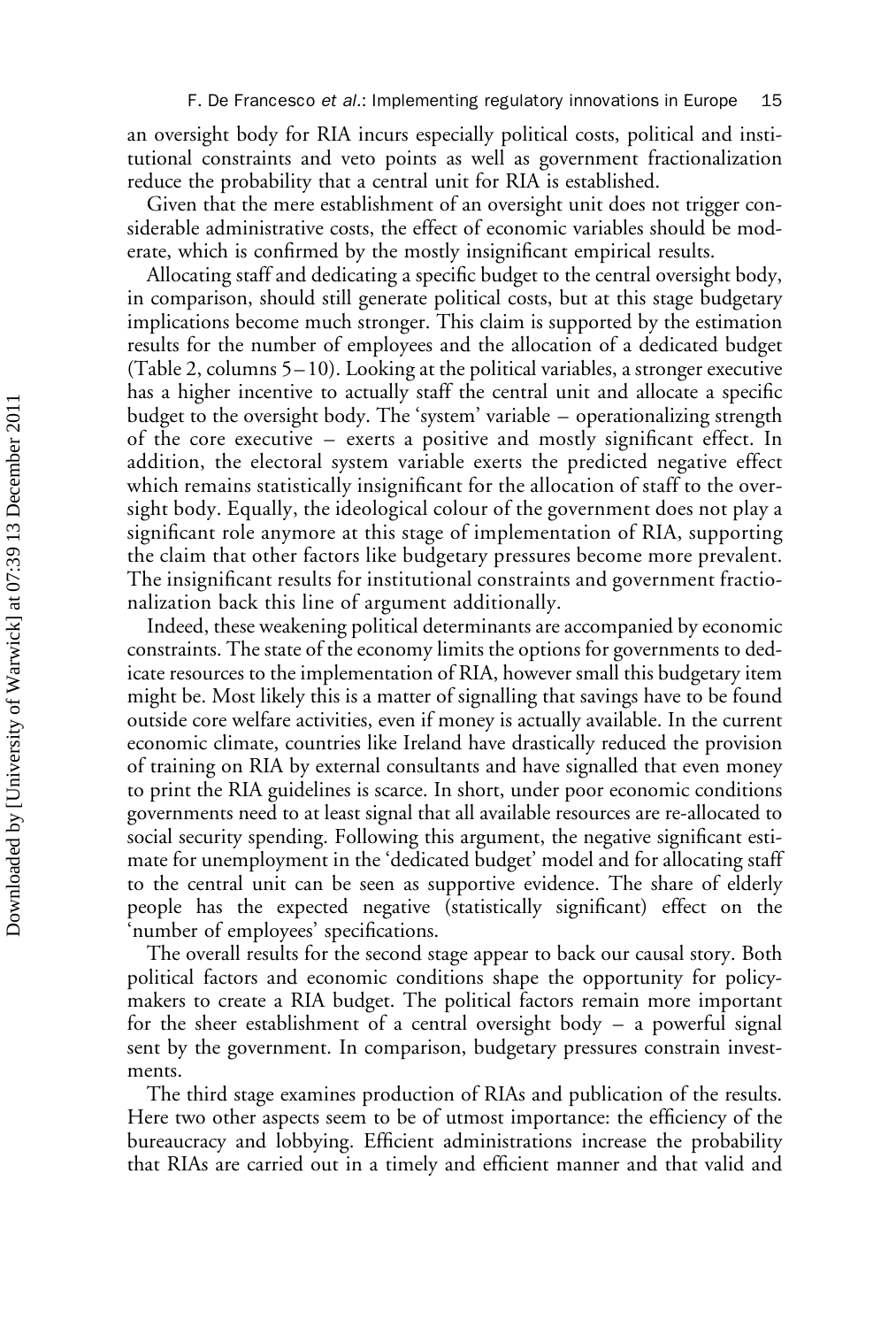| Dependent variable<br>Explanatory variables                                                  |           | <b>Production of RIA</b> | Probit           |                    | Publishing of RIA<br>Probit                                     |                    |          |                   |  |
|----------------------------------------------------------------------------------------------|-----------|--------------------------|------------------|--------------------|-----------------------------------------------------------------|--------------------|----------|-------------------|--|
| Years since adoption                                                                         | 0.009     | (0.046)                  | 0.049            | (0.076)            |                                                                 |                    |          |                   |  |
| Electoral system (1, major; 0, proportional)                                                 |           |                          |                  | $-4.468**$ (1.814) |                                                                 |                    | $-1.176$ | (1.490)           |  |
| Partisanship of Government (1, left; 2, centre; 3,<br>right)                                 | $-0.090$  |                          | $(0.275) -0.786$ |                    | $(0.481) - 0.292$                                               | (0.412)            | $-0.366$ | (0.432)           |  |
| Bureaucratic efficiency (Mauro Quarterly Journal of $0.538**$ (0.274) $-0.287$<br>Economics) |           |                          |                  | (0.488)            |                                                                 | $1.383***$ (0.507) |          | $1.263***(0.477)$ |  |
| Co-operation between government and interest<br>groups                                       | $-1.497*$ |                          |                  |                    | $(0.875) -2.680$ $(1.246) -3.440***$ (1.266) $-3.847**$ (1.625) |                    |          |                   |  |
| Years of EU membership                                                                       |           |                          |                  | $0.069**$ (0.032)  |                                                                 |                    |          |                   |  |
| Intercept                                                                                    | $-3.146*$ | (1.864)                  | 5.395            |                    | $(4.355)$ $-9.905***$ $(3.846)$ $-8.161**$ $(3.708)$            |                    |          |                   |  |
| Pseudo- $R^2$                                                                                | 0.146     |                          | 0.453            |                    | 0.567                                                           |                    | 0.585    |                   |  |
| Number of observations                                                                       | 41        |                          | 41               |                    | 41                                                              |                    | 41       |                   |  |
| $\chi^2$                                                                                     | 8.22      |                          | 25.48            |                    | 24.48                                                           |                    | 25.23    |                   |  |
| $p > \chi^2$                                                                                 | 0.084     |                          | 0.000            |                    | 0.000                                                           |                    | 0.000    |                   |  |
| Per cent of correct predictions                                                              | 68.3      |                          | 75.6             |                    | 90.2                                                            |                    | 90.2     |                   |  |

Table 3 Empirical results for production and publication of RIA

Note: Standard errors in parenthesis.

 ${}^*p \leq 0.1;$   ${}^{**}p \leq 0.05;$   ${}^{***}p \leq 0.01.$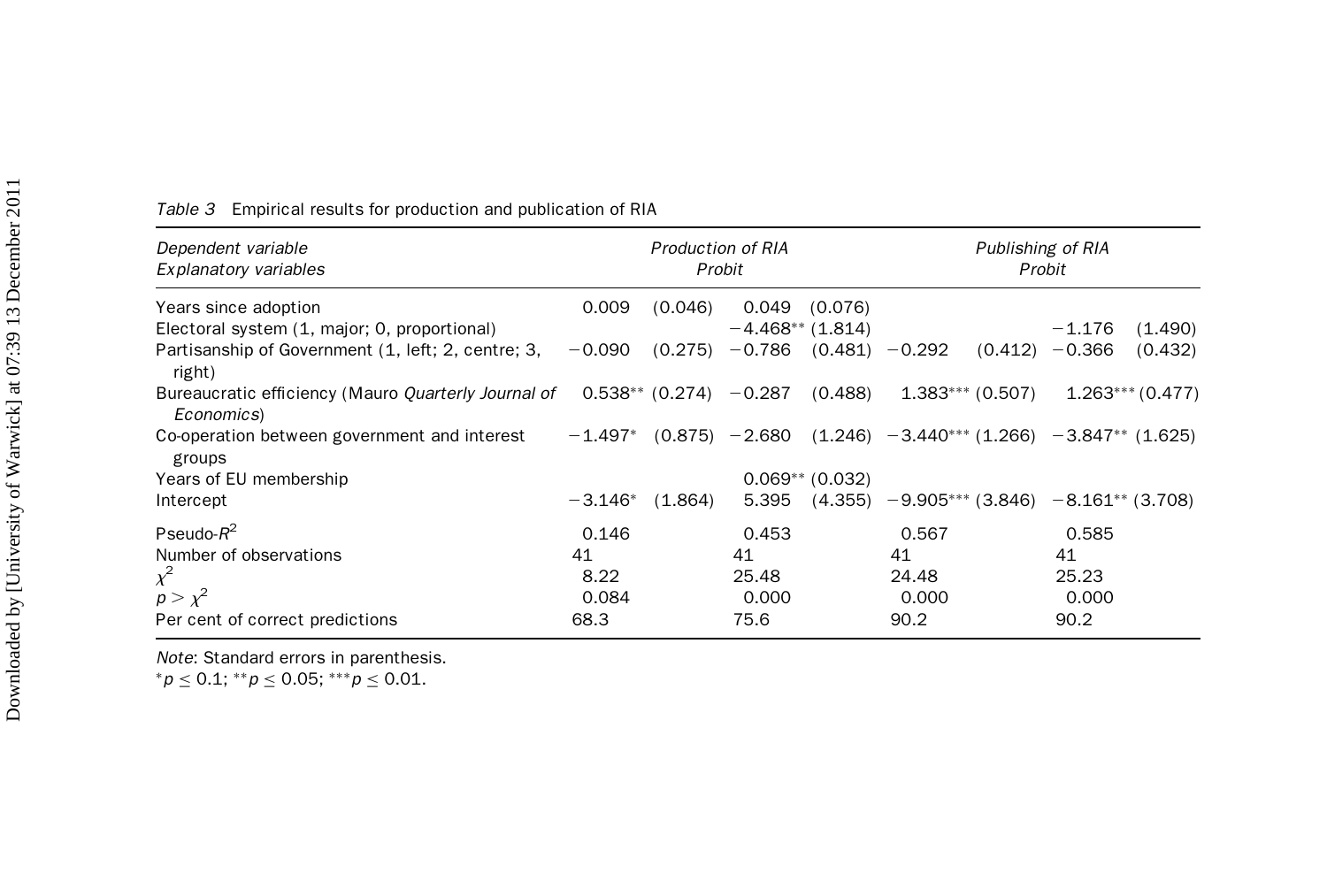reliable results are published. Organized interests are expected to use RIA as a tool to lobby the executive and to monitor government agencies. Table 3 shows the empirical findings for this last stage of RIA implementation.

Once a system is established, production and publication depend on the quality and strength of the oversight unit and the overall administrative capacity. This argument is mirrored by the positive and highly significant estimate for bureaucratic efficiency. As predicted, the higher the conflict between policy-makers and interest groups, the higher the pressure to produce impact assessments and publish their results.

The three stages of adoption and implementation of RIA are driven by different factors: economic integration largely determines whether a country endorses RIA, political constraints and institutional factors influence the decision of governments to issue formal guidance for RIA and establish a central oversight body; domestic economic factors and budgetary pressures strongly determine whether the central unit is staffed sufficiently and a large-enough budget is allocated to oversee RIA activities of the bureaucracy; and finally, administrative efficiency and the influence of interest groups exerts a strong impact on the probability that RIA results are produced and made publicly available.

### DISCUSSION AND CONCLUSIONS

The appeal of regulatory innovations and 'smart regulation' remains high in Europe (European Commission, 2010). Yet adoption has not been followed by equal implementation. Following Moynihan (2005), in this article we have modelled implementation as a three-stage process involving political and economic costs and benefits. We have then specified different models and operationalized the variables by using original data sets and theoretically justified independent variables. Our empirical findings are preliminary and based on a small sample. With this caveat, the analysis shows that economic and political variables play different roles in different stages.

The OECD official recommendations on regulatory quality list most of the variables we have used in our analysis, but without explaining when and how certain variables have to be prioritized for RIA to be implemented. The official recommendations seem to suggest that all variables matter at all times and therefore reformers have to reach threshold values on all of them, in the unrealistic effort to maximize everything. By contrast, our findings differentiate between one stage and the others and shed light on what is critical for implementation and when. In particular, attention to RIA and signals to the business community are products of deeper integration – ideology, commitment from the prime minister and party politics do not matter much in the explanation of why RIA is considered important nowadays. Political variables like ideology start to matter when governments set out to publish guidelines.

The second stage is clearly contingent on political factors and economic resources. Complex, compound democracies find it difficult to implement a tool that has originally been devised for simpler polities. This can also explain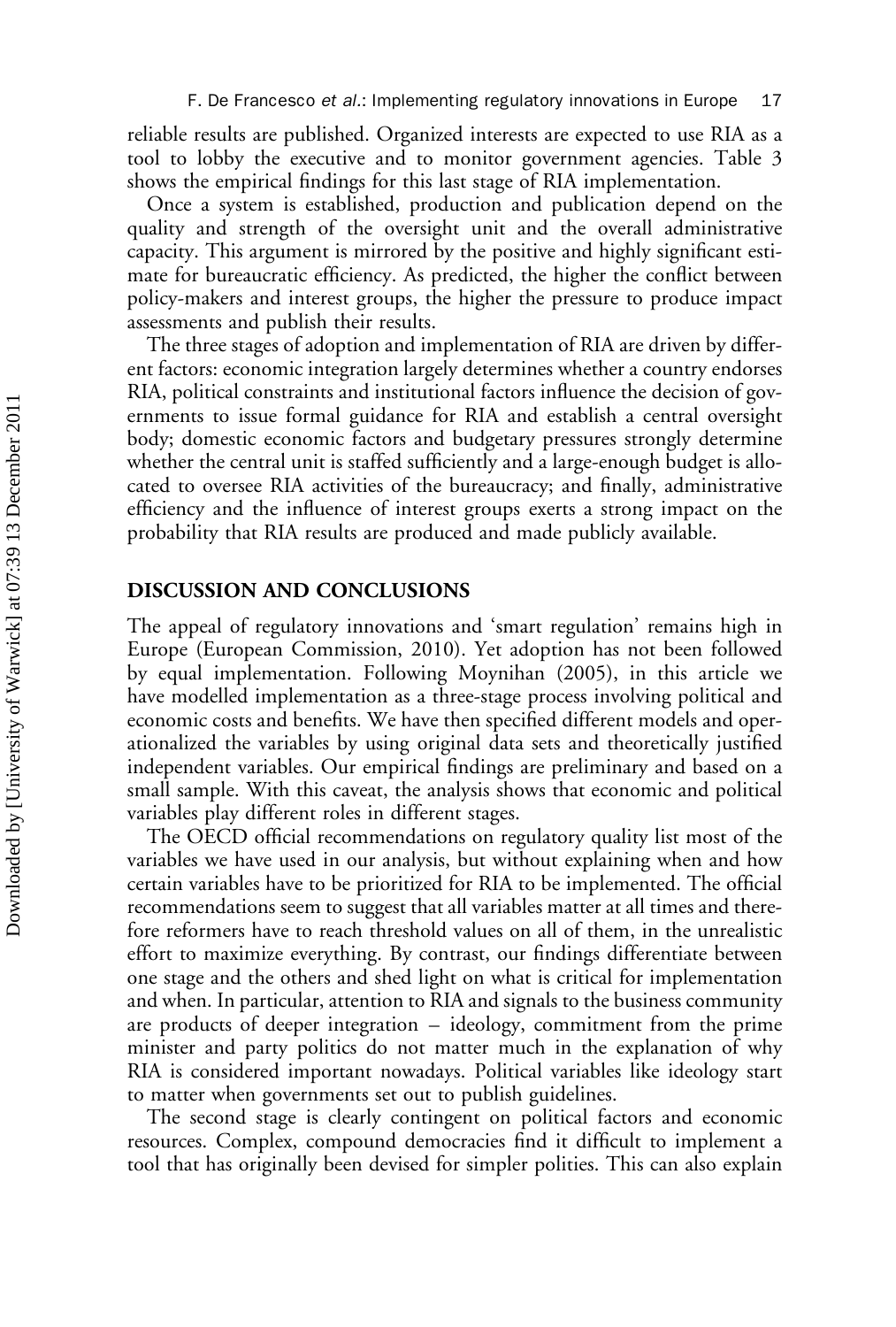why countries with veto players, coalition governments and other sources of political complexities have either implemented RIA in versions that differ from the template of political control – Denmark, Sweden and the Netherlands are good examples (Radaelli, 2010). Italy shows that when regulators enjoy more autonomy and reputation for independence, it is easier to proceed beyond signals and symbolic adoption – in fact, agencies do carry out proper impact assessments, but central government departments do not. As for economic resources, we find that they constrain implementation. These findings explain why over the recent recession European governments have emphasized the cost-cutting, 'antibureaucratic', efficiency-enhancing properties of regulatory reform – examples that come to mind are the reduction of administrative burdens, now a fundamental component of policy appraisal across Europe, and the various decrees to cut existing laws in countries like France and Italy. If resources are severely constrained, the only remaining appeal of regulatory reform is that it can save money and release resources for growth.

The findings for the third stage alter on two critical variables, pressure group activity and administrative capacity. The former tells us an important lesson. More often than not, new regulatory tools are introduced without real 'demand' coming from outside public administration and government (Hatzis and Nalpantidou, 2007). Yet the absence of a robust community of stakeholders that create demand for RIA is what seems to fuel implementation in the third stage. Stakeholders press for more economic analysis, better RIAs, information and transparency. The latter variable, administrative capacity, exposes a truth that is neglected in official rhetoric as Garoupa and Vasconcelos Vilaça (2007) show for the Portuguese case of the implementation of RIA. Advocates of regulatory innovations often make arguments about the quality, transparency, participation and openness of rule-making, but forget to consider that all these desirable aspects of governance are very demanding in terms of administrative capacity and bureaucratic efficiency – a point noted by Schout and Jordan (2008). In the future, reformers of rule-making should concentrate more on capacity building and creating demand for RIA from pressure groups, and less on descriptions of 'good governance'.

Thinking of further research, there are two obvious extensions. Data have to be improved, possibly in the direction of more comprehensive dynamic pooled crosssection time series data, so that the analysis of implementation across time and space can be made possible. In addition, our models should be tested on larger samples of countries, including, for example the USA and Canada, to establish whether the variables affecting implementation in Europe are peculiar to this set of highly developed countries or are more common features of RIA implementation.

Biographical notes: Fabrizio De Francesco is Marie Curie Fellow at the Institute for Political Science, University of Zurich, Switzerland. Claudio Radaelli holds the Anniversary Chair in Politics, the Jean Monnet Chair of European Public Policy, and is the Director of the Centre for European Governance at the University of Exeter, UK. Vera E. Troeger is Reader in Quantitative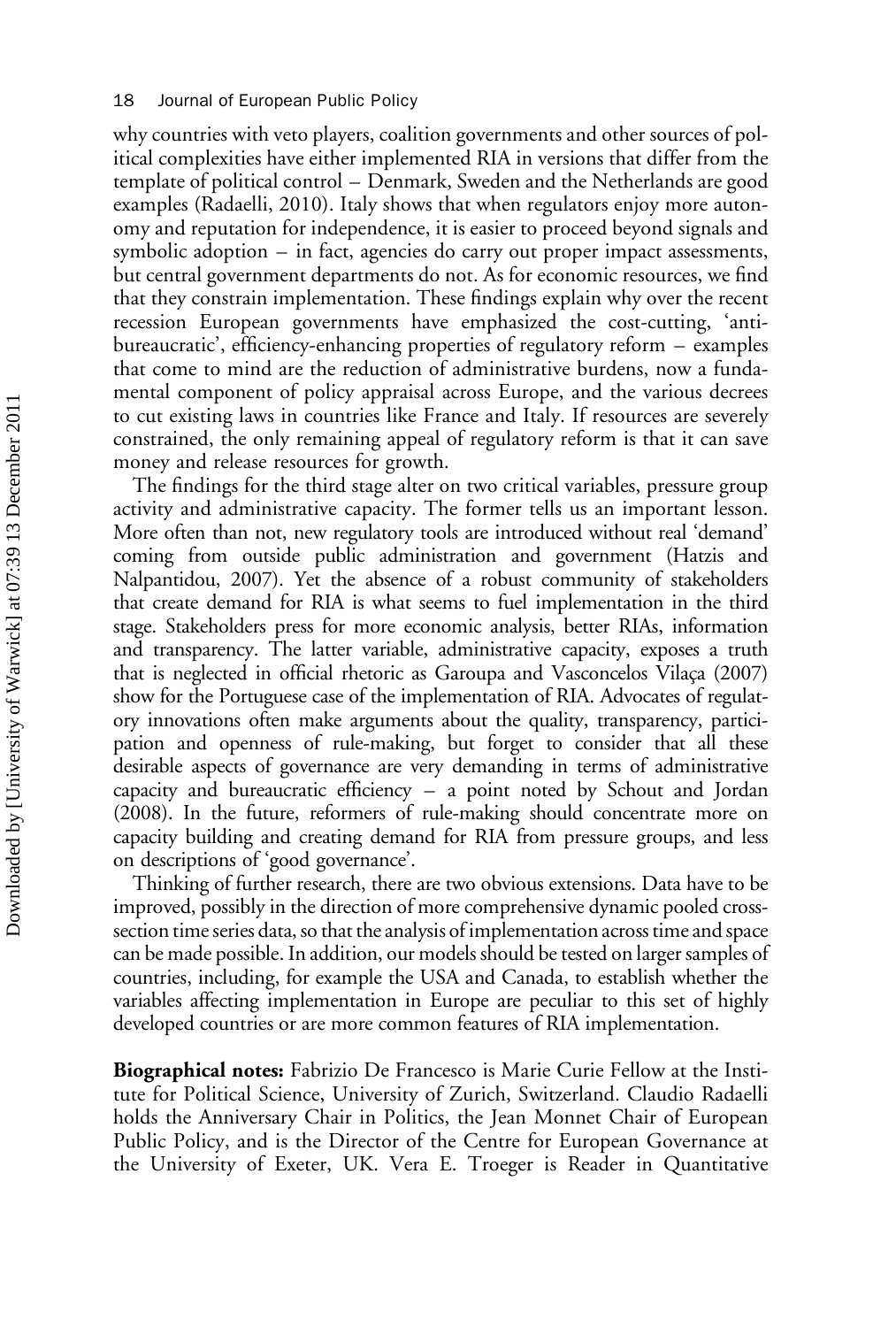Methods and Political Economy and Director of the Essex Summer School in Social Science Data Analysis at the University of Essex, UK.

Addresses for correspondence: Fabrizio De Francesco, Institute for Political Science, University of Zurich, Affolternstrasse 56, 8050, Zürich, Switzerland. email: defrancesco@ipz.uzh.ch/Claudio M. Radaelli, Department of Politics, Amory Building, Rennes Drive, Exeter, Devon, EX4 4RJ, UK. email: C.Radaelli@exeter.ac.uk/Vera E. Troeger, Government Department, University of Essex, Wivenhoe Park, Colchester, CO4 3SQ, UK. email: evtroe@essex.ac.uk

#### ACKNOWLEDGEMENTS

We would like to express our gratitude to the participants of the MPSA annual conference in Chicago and the ENBR meeting on 'Regulatory Quality' (Exeter) where an early draft was discussed. We would also like to thank the two anonymous reviewers who provided us with very helpful comments and advice and thus helped greatly to improve the quality of the paper. Claudio Radaelli wishes to acknowledge funding from the European Research Council (Analysis of Learning in Regulatory Governance no. 230267) ([http://centres.exeter.ac.uk/](http://centres.exeter.ac.uk/ceg/research/ALREG/index.php) [ceg/research/ALREG/index.php\)](http://centres.exeter.ac.uk/ceg/research/ALREG/index.php).

## **NOTES**

† All the authors have contributed equally.

- 1 The 26 countries are Austria, Belgium, Bulgaria, Czech Republic, Denmark, Estonia, Finland, France, Germany, Greece, Hungary, Ireland, Italy, Latvia, Lithuania, Luxembourg, the Netherlands, Norway, Poland, Portugal, Romania, Slovakia, Slovenia, Spain, Sweden, and UK.
- 2 EVIA is a project funded by the European Commission under the aegis of the Framework Six Programme of the EU ([http://web.fu-berlin.de/ffu/evia/\)](http://web.fu-berlin.de/ffu/evia/).
- 3 We also include strength of the executive as a control variable, measured as the degree to which the president is directly elected (Beck et al., 2005): directly elected president (0), assembly elected president (1), and parliamentary system (2).
- 4 We control for political factors as in the first stage: power of the executive, electoral system and executive constraints as well as colour of the government. We do not include checks and balances and OECD membership since these variables turn out to be highly insignificant and therefore increase the inefficiency of models with a relatively small number of observations.
- 5 Note that a logit specification does not alter the results.

#### REFERENCES

- Achen, C. (2002) 'Toward a new political methodology: microfoundations and ART', Annual Review of Political Science 5(1): 423–50.
- Austen-Smith, D. and Banks, J. (1988) 'Elections, coalitions, and legislative outcomes', American Political Science Review 82(2): 405–22.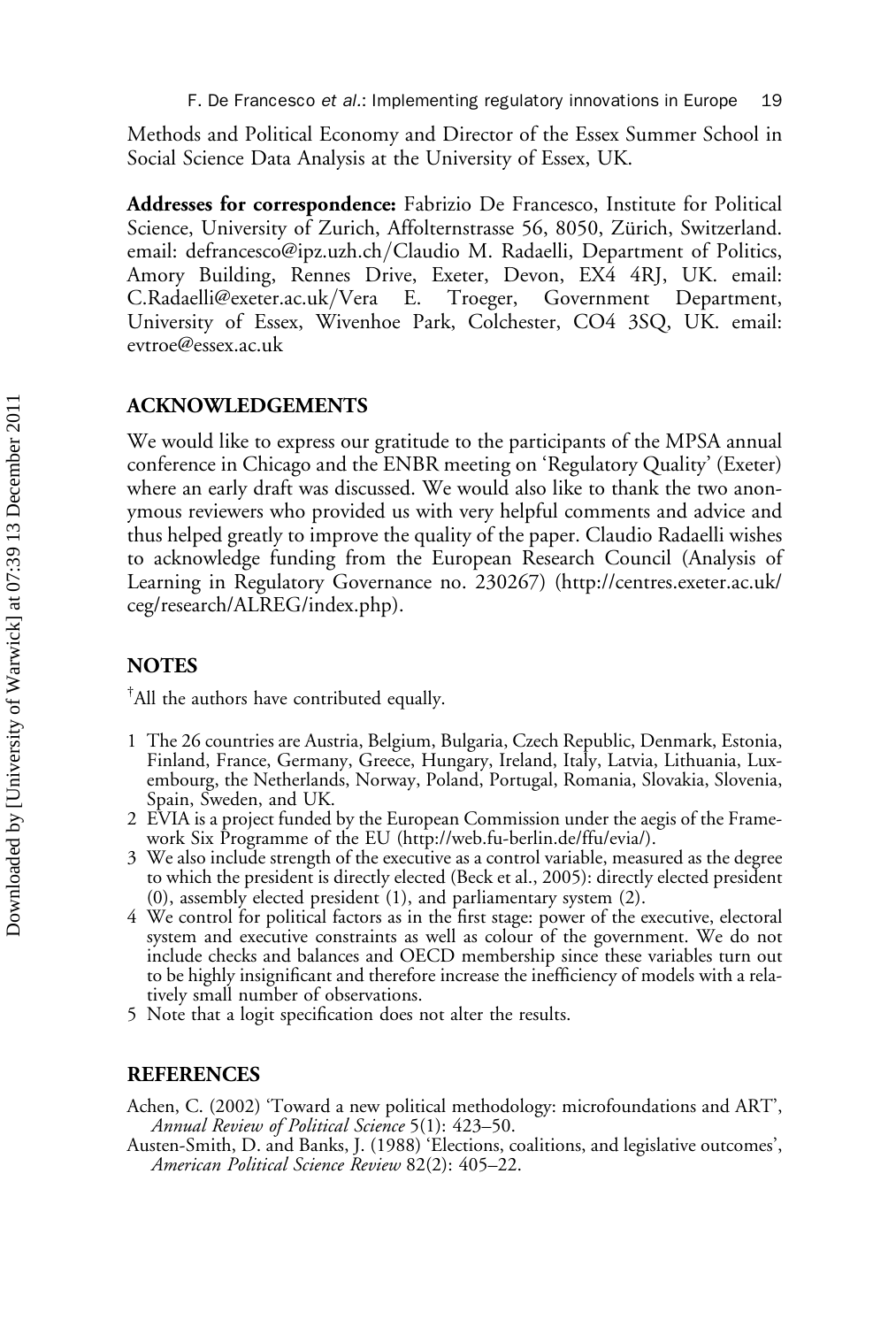- 20 Journal of European Public Policy
- Baldwin, R. (2005) 'Is better regulation smarter regulation?', Public Law (Autumn 2005): 485–511.
- Balla, S.J. (1998) 'Administrative procedures and political control of the bureaucracy', American Political Science Review 92(3): 663–73.
- Beck, T. et al. (2005) 'New tools in comparative political economy: the database of political institutions', World Bank Economic Review 15: 165–76.
- Biegelbauer, P. and Mayer, S. (2008) 'Regulatory impact assessment in Austria: promising regulations, disappointing practices', Critical Policy Analysis 2(2): 118-42.
- Black, J. (2007) 'Tension in the regulatory state', *Public Law* (Spring 2007): 58–73.
- Cusack, T.R. (1997) 'Partisan politics and public finance: changes in public spending in the industrialized democracies, *Public Choice* 91: 375–95.
- De Francesco, F. (2006) 'Towards an "impact assessment state" in Europe?' 56th Political Studies Association Annual Conference, University of Reading, 4–7 April.
- De Francesco, F. (2008) 'Pre-requisites of adoption and patterns of diffusion: the case of regulatory impact analysis in European Union and OECD member states', 58th Political Studies Association Annual Conference, University of Swansea, 1–3 April.
- European Commission (2010) 'Smart regulation in the European Union', COM(2010) 543, Final, Brussels: European Commission.
- Garoupa, N. and Vasconcelos Vilaça, G. (2007) 'The practice and discourse of legislative evaluation in Portugal', *ENBR Working Paper No. 12/2007*, Brussels: European Network for Better Regulation, available at [www.enbr.org/public/ENBR\\_WP\\_](www.enbr.org/public/ENBR_WP_122007.pdf) [122007.pdf](www.enbr.org/public/ENBR_WP_122007.pdf)
- Garrett, G. (1998) Partisan Politics in the Global Economy, Cambridge: Cambridge University Press.
- Harrington, W. and Morgenstern, R.D. (2004) 'Evaluating regulatory impact analysis', Discussion paper 04-04, Washington, DC: Resources for the Future.
- Hatzis, A.N. and Nalpantidou, S. (2007) 'From nothing to too much: regulatory reform in Greece', ENBR Working Paper No. 13/2007, Brussels: European Network for Better Regulation, available at [www.enbr.org/public/ENBR\\_WP\\_132007.pdf](www.enbr.org/public/ENBR_WP_132007.pdf)
- Henisz, W.J. (2005) The Political Constraints Index (POLYCON) Dataset, University of Pennsylvania, available at www.management.wharton.upenn.edu/henisz/
- Hibbs, D.A. Jr. (1977) 'Political parties and macroeconomic policy', American Political Science Review 71(4): 1467–87.
- Hibbs, D.A. Jr. (1992) 'Partisan theory after fifteen years', European Journal of Political Economy 8(3): 361–73.
- Hicks, A. and Kenworthy, L. (1998) 'Cooperation and political economic performance in affluent democratic capitalism', American Journal of Sociology 103(6): 1631–72.
- Horn, M.J. and Shepsle, K.A. (1989) 'Administrative process and organizational form as legislative responses to agency costs', Virginia Law Review 75: 499-509.
- Imbeau, L. (2003) 'Left-right party ideology and government policies: a meta-analysis', European Journal of Political Research 40(1): 1–29.
- Lijphart, A. (1999) Patterns of Democracy: Government Forms and Performance in Thirty-Six Countries, New Haven, CT: Yale University Press.
- Lijphart, A. and Crepaz, M. (1991) 'Corporatism and consensus democracy in eighteen countries: conceptual and empirical linkages', British Journal of Political Science 21(2): 235–46.
- Macey, J.R. (1992) 'Organizational design and political control of administrative agencies', Journal of Law, Economics, and Organization 8(1): 93–110.
- Mauro, P. (1995) 'Corruption and growth', Quarterly Journal of Economics 110(3): 681–712.
- McCubbins, M.D., Noll, R.G. and Weingast, B.R. (1987) 'Administrative procedures as instruments of political control', Journal of Law, Economics, and Organization 3(2): 243–77.